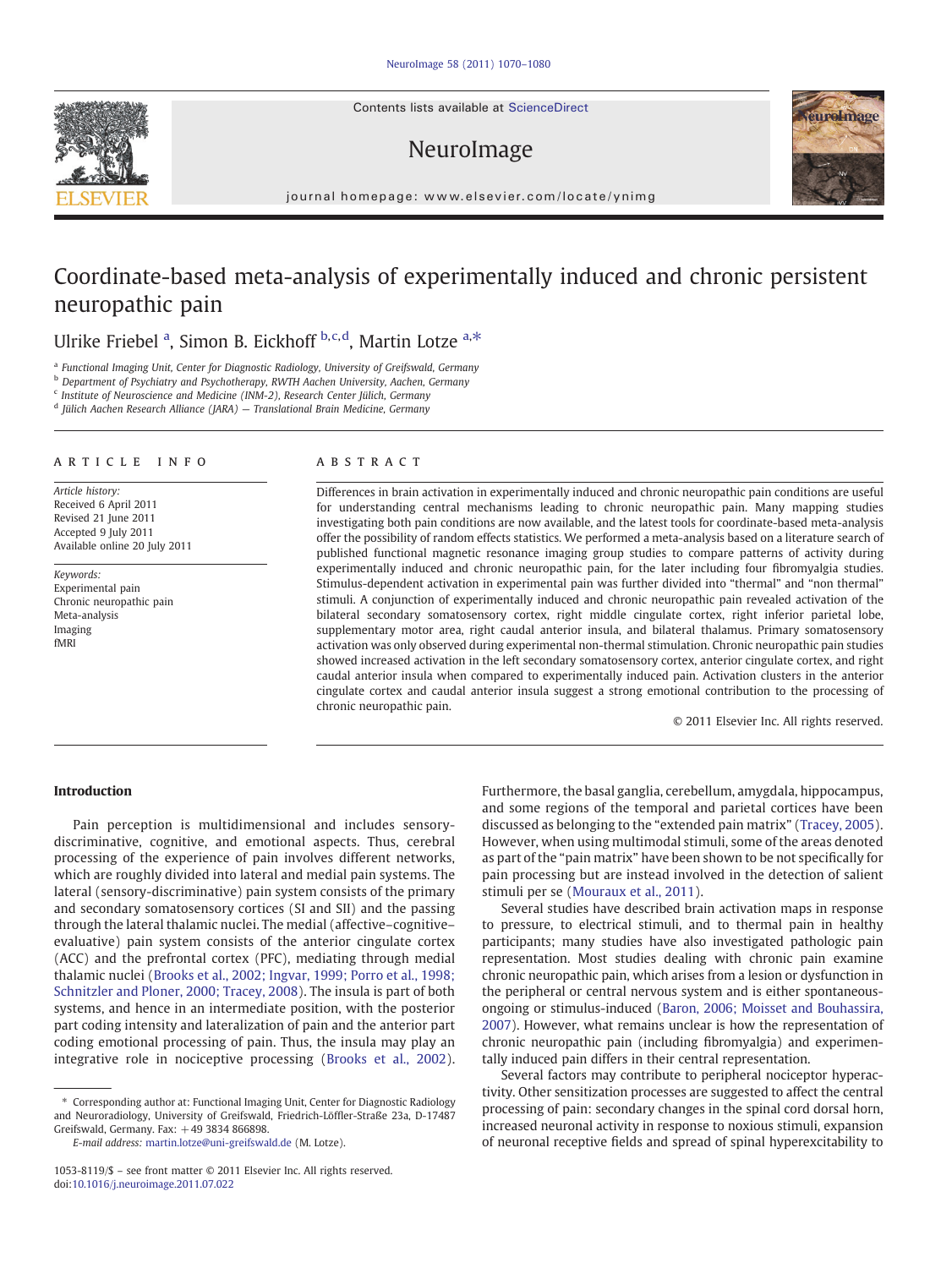other segments [\(Baron, 2006](#page-9-0)). These alterations have been found to be associated with different activation levels of subcortical and cortical areas in patients with neuropathic pain. For example, PET imaging has shown decreased regional cerebral blood flow (rCBF) in the thalamus, an increase in rCBF to the insular and anterior cingulate cortices, but little change in rCBF in SI and SII ([Hsieh et al., 1995](#page-10-0)). Some of these results may depend on the mapping method used: decreased activity in the thalamus, a finding that has been consistently observed in PET studies in these patients, is less often seen in studies using functional magnetic resonance imaging (fMRI) (for a review see [Moisset and Bouhassira, 2007\)](#page-10-0).

Several studies on neuropathic pain reported increased activation in contralateral motor areas in these patients but not in areas related to experimentally induced pain processing [\(Apkarian et al., 2005;](#page-9-0) [Peyron et al., 2004; Schweinhardt et al., 2006; Witting et al., 2006\)](#page-9-0). A recent review of different imaging studies ([Moisset and Bouhassira,](#page-10-0) [2007\)](#page-10-0) indicated that experimentally induced physiological pain and neuropathic pain have distinct although overlapping brain activation patterns, but that there is no unique "pain matrix" or "allodynia network". However, these hypothesized distinctions have not been directly demonstrated in a quantitative summary of the accumulating neuroimaging evidence, because observer-independent mapping of convergence between previous findings is absent.

There is a controversial discussion over whether fibromyalgia is part of the neuropathologic pain family. Indeed there is still the question of what is responsible for maintaining ongoing pain when no obvious peripheral injury is found [\(Rowbotham, 2005](#page-10-0)). However, there are strong arguments for the classification of fibromyalgia as neuropathic pain. Fibromyalgia is characterized by widespread pain and the existence of tenderpoints plus accompanying symptoms such as fatigue, sleep abnormalities and psychological distress; however no definitive neural lesion has been defined thus far [\(Offenbaecher and](#page-10-0) [Ackenheil, 2005\)](#page-10-0). While some studies report the contribution of peripheral CNS alterations, such as altered endocrine or functional pathways [\(Crofford, 2005; Martínez-Lavin et al., 2003\)](#page-9-0), there is evidence of abnormal activation of pain related brain regions in fibromyalgia [\(Staud and Domingo, 2001; Staud and Smitherman,](#page-10-0) [2002; Staud et al., 2001\)](#page-10-0). Importantly, as a result of their studies, Martinez et al. claim that fibromyalgia is maintained by "relentless sympathetic hyperactivity" ([Martínez-Lavin et al., 2003](#page-10-0)). Using the Leeds Assessment of Neuropathic Symptoms and Signs (LANSS) Pain Scale they have recognized neuropathic pain characteristics in fibromyalgia patients, like stimulus-independency, chronic pain, which is associated with hyperalgesia/allodynia and pain which is dysesthetic, autonomic, evoked and paroxysmal ([Martínez-Lavin et](#page-10-0) [al., 2003](#page-10-0)). We included four studies investigating the pain representation in the brains of fibromyalgia patients ([Giesecke et al., 2004;](#page-9-0) [Gracely et al., 2002; Jensen et al., 2009; Pujol et al., 2009](#page-9-0)) in our metaanalysis ([Table 1](#page-3-0)). The classification of "chronic neuropathic pain" in a more precise definition might thus be denoted as "chronic neuropathic pain, including fibromyalgia". We did also report the main effect of "chronic neuropathic pain" without those four studies in the results and in Supplementary Table 2.

Latest meta-analysis techniques allow adequate statistical evaluation of representation sites ([Eickhoff et al., 2009; Schweinhardt et al.,](#page-9-0) [2006](#page-9-0)). We used a coordinate-based technique (activation likelihood estimation; ALE) to perform a meta-analysis of studies investigating "experimentally induced pain" in healthy participants and compared the results to studies that examined patients with various "chronic neuropathic pain" disorders. Using conjunction-analysis, brain regions activated during experimentally induced and chronic neuropathic pain can be described, whereas contrast analysis of neuropathic minus experimental pain was aimed at identifying structures that provide correlates with the presence of chronic neuropathic pain alone. A related issue that we also addressed was the differentiation of the cerebral response to the two predominant experimental pain provocations in healthy participants: thermal and non-thermal stimuli, whose roles are not wholly understood. To discover differences in the representation of these two stimuli, the available neuroimaging findings on the representation of "thermal" and "non thermal" stimuli were assessed.

### Material and methods

We used ALE, a meta-analysis program that was initially developed by Peter Turkeltaub [\(http://brainmap.org/ale/index.html;](http://brainmap.org/ale/index.html) [Turkeltaub et al., 2002](#page-10-0)). It is a widely used technique for coordinatebased meta-analyses of neuroimaging data. We used a revised version [\(Eickhoff et al., 2009\)](#page-9-0), which addressed the drawbacks and limitations found with former packages. This analysis represents a shift from fixed- to random-effects inference to allow generalization of the results to the entire population of studies analyzed. In addition, the modified ALE-algorithm overcomes conceptual problems of former meta-analyses such as subjective definition of kernel sizes and anatomically non-uniform search volumes, thus increasing the specificity without losing sensitivity.

#### Search criteria

Papers pertaining to the coordinate-based technique were identified by searching pubmed (<http://www.ncbi.nlm.nih.gov/pubmed/>) using the following terms: "fMRI" and "pain" and "brain mapping"; "BOLD" and "pain"; "noxious stimuli" and "fMRI" and "brain"; "fMRI" and "neuropathic pain" and "brain mapping"; "allodynia" and "hyperalgesia" and "complex regional pain syndrome" and "CRPS" and "phantom limb pain" and "fMRI" and "brain". In addition, we also searched for authors of related articles and carefully examined the references of each retrieved paper for other potentially relevant studies. To be included in the analysis, these studies needed to have imaged and analyzed the whole head; the authors needed to have reported coordinates in standard stereotaxic space, and results had to be derived by categorical contrasts rather than correlation analyses. Furthermore, we required a t value $\geq$ 3 and a p value  $\leq$  0.001 uncorrected, or  $\leq$  0.05 corrected to ensure comparable specificity. Only healthy participants and pain patients that did not suffer from any neurological or psychiatric disorders were included. Studies using pharmacological challenges were likewise excluded. The filtering process yielded 36 articles for experimental pain and 17 articles for chronic neuropathic pain.

# Included studies

The paradigms used in the included "experimentally induced" pain studies frequently involved other cognitive aspects besides pure (passive) pain perception. These included spatial discrimination of a noxious stimulus ([Oshiro et al., 2007\)](#page-10-0), temporal coding of noxious stimuli [\(Lui et al., 2008](#page-10-0)); temporal and intensity coding of noxious stimuli [\(Moulton et al., 2005; Porro et al., 1998\)](#page-10-0); simultaneous coding of electrodermal reactivity [\(Dubé et al., 2009\)](#page-9-0), influence of habituation ([Becerra et al., 1999](#page-9-0)); pain perception during a cognitive task [\(Kong et al., 2006; Seminowicz and Davis, 2007; Seminowicz et al.,](#page-10-0) [2004\)](#page-10-0); and anticipation [\(Carlsson et al., 2006; Keltner et al., 2006;](#page-9-0) [Porro et al., 2002\)](#page-9-0). In addition, these studies included investigation of an analgesic effect on pain ([Wiech et al., 2006](#page-10-0)); the influence of simultaneous rating ([Schoedel et al., 2008](#page-10-0)) and mood [\(Villemure and](#page-10-0) [Bushnell, 2009](#page-10-0)); pain induction under hypnosis ([Derbyshire et al.,](#page-9-0) [2004\)](#page-9-0) and psychologically induced pain induction [\(Raij et al., 2005](#page-10-0)); the effect of stimulus lateralisation ([Brooks et al., 2002\)](#page-9-0); the effect of attention ([Brooks et al., 2002\)](#page-9-0), distraction [\(Valet et al., 2004](#page-10-0)), and predictability ([Carlsson et al., 2006\)](#page-9-0); and finally gender differences in pain perception ([Henderson et al., 2008](#page-9-0)). Overall, there were 11 studies that measured pain sensation exclusively and 21 studies that measured another task simultaneously. Furthermore, we also used the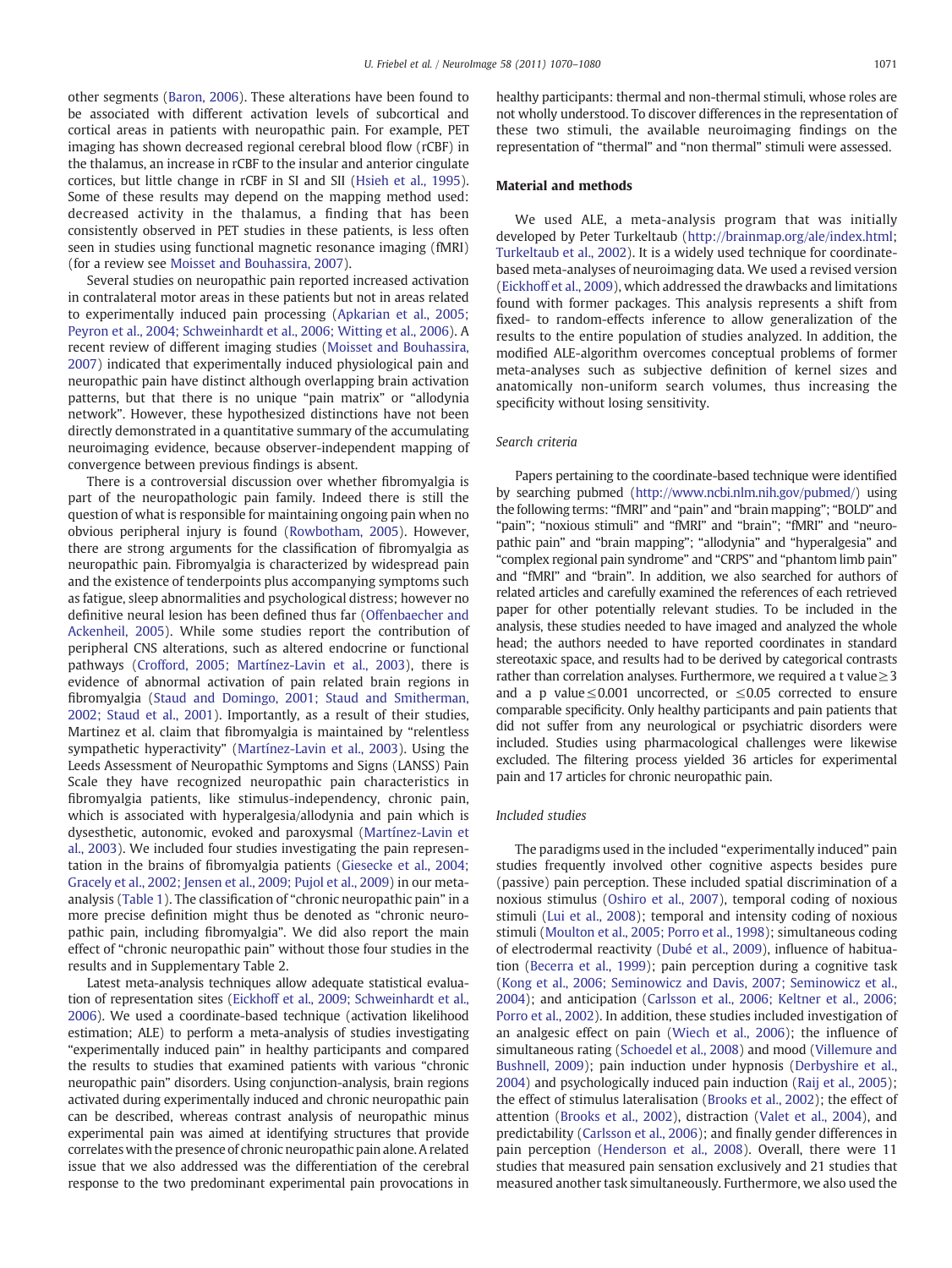healthy controls of four neuropathic pain studies for the experimentally induced pain meta-analysis.

Altogether, the 36 studies on experimentally induced pain encompassed the following stimuli: thermal  $(n= 18)$ ; mechanical  $(n= 5)$ ; laser  $(n= 3)$ ; electrical  $(n= 6)$ ; ascorbic acid  $(n= 2)$ ; and hypertonic saline  $(n = 2)$ . To reveal the differences between "thermal" and "non thermal" in the brain, we first classified the numerous stimuli. On the one hand we summarized the stimulus qualities "mechanical", "electrical", ascorbic acid", and "hypertonic saline" as "non thermal". Thermal- and laser-induced stimuli were classified as "thermal". Lateralisation of the stimuli was fairly similar, as 17 of these studies stimulated the right side of the body; 14 stimulated the left side of the body, 4 stimulated both sides; and 1 study did not report the side of the body stimulated.

21 of these studies used a contextual manipulation in addition to the noxious stimulation; these included distraction tasks, manipulating mood or evoking anticipation, and performing hypnosis.

Initially it seems impossible to dissect the activation evoked by pain from those that are context related. We therefore only included those studies that had reported pure pain induction or those studies that excluded interfering factors. This had been performed by the authors of the original investigations by subtraction of brain activation during interfering conditions from the pure pain conditions. Still, the influence of some contextual tasks cannot be totally eliminated of course, but as the revised version of the ALE program uses the random-effect approach now, the object of that metaanalysis has been to calculate above chance clustering between experiments rather than convergence across individual foci. Several different foci within the same activation derived from only one or two experiments will now not be able to reach the threshold to be reported in the probability maps [\(Eickhoff et al., 2009\)](#page-9-0).

Importantly, only data regarding pure pain induction was used for analysis. That is, a painful condition had to be measured either against a baseline situation (10 experiments) and/or against a non-painful sensory control condition (24 experiments).

To assess the cerebral representation of chronic neuropathic pain symptoms, we included syndromes and sensitivity states that are defined by a "lesion or dysfunction of the nervous system", referring to the definition of neuropathic pain by the International Association for the Study of Pain. Studies included various signs and symptoms of neuropathic pain and neuropathic pain syndromes: allodynia [\(Geha,](#page-9-0) [2008; Maihöfner et al., 2006; Peyron et al., 2004; Schweinhardt et al.,](#page-9-0) [2006\)](#page-9-0); hyperalgesia [\(Maihöfner et al., 2005](#page-10-0)); postherpetic [\(Geha et](#page-9-0) [al., 2007, 2008\)](#page-9-0) and trigeminal pain [\(Becerra et al., 2006\)](#page-9-0); complex regional pain syndrome ([Gustin et al., 2010; Maihöfner et al., 2007;](#page-9-0) [Maihöfner et al., 2005; Maihöfner et al., 2006](#page-9-0)); patients with burning mouth disorder ([Albuquerque et al., 2006](#page-9-0)); fibromyalgia ([Giesecke et](#page-9-0) [al., 2004; Gracely et al., 2002; Jensen et al., 2009; Pujol et al., 2009\)](#page-9-0); and syringomyelia [\(Ducreux et al., 2006\)](#page-9-0). To reach a sufficient sample size, we also included four studies that used a stimulus that may have elicited pain in the control group [\(Albuquerque et al., 2006; Giesecke](#page-9-0) [et al., 2004; Jensen et al., 2009; Pujol et al., 2009\)](#page-9-0) but still caused a significantly stronger pain in neuropathic pain patients. Two further studies examined different forms of neuropathic pain symptoms simultaneously, and both forms were included: mechanical and cold allodynia [\(Becerra et al., 2006; Ducreux et al., 2006\)](#page-9-0). In the study of [Maihöfner et al. \(2007\)a](#page-10-0)nd the study of [Gustin et al. \(2010\),](#page-9-0) allodynia was derived from a motor task, and the activated motor areas were not included in the meta-analysis because we considered them to be task-dependent and not pain-dependent. Nine experiments were measured against the unaffected side and eight experiments were measured against healthy controls.

We included a total of 17 studies for the meta-analysis of chronic neuropathic pain, with a fairly similar lateralisation. Ten of these studies applied the stimulus to both sides of the body, five studies stimulated the right side, and two stimulated the left side.

The studies used in the meta-analysis are reported in Supplementary Tables 1A and B.

# Analysis

Descriptive information was extracted from each article including the authors of the paper, date published, sample size, coordinates together with the associated space (Talairach or MNI), the stimulated body area, and the stimulus quality. Meta-analysis was performed to assess regions of converging brain activation during experimentally induced pain and to compare the brain regions activated in patients with chronic neuropathic pain.

# Meta-analysis algorithm

Differences in coordinate spaces (MNI- vs. Talairach-space) were first accounted for by transforming coordinates reported in Talairachspace into MNI-coordinates using linear transformation [\(Lancaster et](#page-10-0) [al., 2007](#page-10-0)). Meta-analysis was carried out using the revised version [\(Eickhoff et al., 2009](#page-9-0)) of the ALE approach for coordinate-based metaanalysis of neuroimaging results ([Laird et al., 2009; Turkeltaub et al.,](#page-10-0) [2002\)](#page-10-0). The algorithm identifies areas showing a convergence of activations across different experiments that are higher than expected under the null distribution of a random spatial association.

The key idea behind ALE is to treat the reported foci not as single points, but rather as centers for 3D Gaussian probability distributions, capturing the spatial uncertainty associated with each focus. The width of these uncertainty functions was determined based on empirical data on the between-participant and between-template variance, which represents the main components of this uncertainty. Importantly, the applied algorithm weighs the between-participant variance by the number of examined participants per study, accommodating the notion that larger sample sizes should provide more reliable approximations of the 'true' activation effect and should therefore be modeled by tighter Gaussian distributions ([Eickhoff et al., 2009\)](#page-9-0). The probabilities of all activation foci in a given experiment were combined for each voxel, resulting in a modeled activation map (MA-map) for this experiment. The union across these MA-maps yielded voxel-wise ALE scores describing the convergence of results at each particular location. Because neurophysiologically, activation should be predominantly localized within the gray matter, all analyses were restricted to those voxels in which a probability of at least 10% for gray matter could be assumed (based on the ICBM tissue probability maps). To distinguish 'true' convergence between studies from random convergence, i.e., noise, these ALE scores were subsequently compared to an empirical null distribution derived from a permutation procedure. This null distribution reflects a random spatial association between experiments and regards the within-experiment distribution of foci as a fixed property. Thus, a random-effects inference is invoked, focusing inference on the above-chance convergence between different experiments, not the clustering of foci within a particular experiment. Computationally, deriving this null hypothesis involved sampling a voxel at random from each of the MA-maps and taking the union of these values in the same manner as done for the (spatially contingent) voxels in the true analysis. The ALE score obtained under this assumption of spatial independence was recorded, and the permutation procedure iterated  $10^{11}$  times to obtain a sufficient sample of the ALE null distribution. The p-value of the observed ALE is given by the proportion of equal or higher values obtained under the permutation distribution. The ALE maps reflecting the convergence of the assessed experiments were then thresholded at a cluster-level threshold of  $p<0.05$  (cluster-forming threshold:  $p<0.001$  at voxel-level) and converted to Z-scores for visualization. Conjunctions between metaanalyses were performed using the minimum statistic, which computationally equaled computing the intersection between the thresholded ALE results [\(Caspers et al., 2010](#page-9-0)).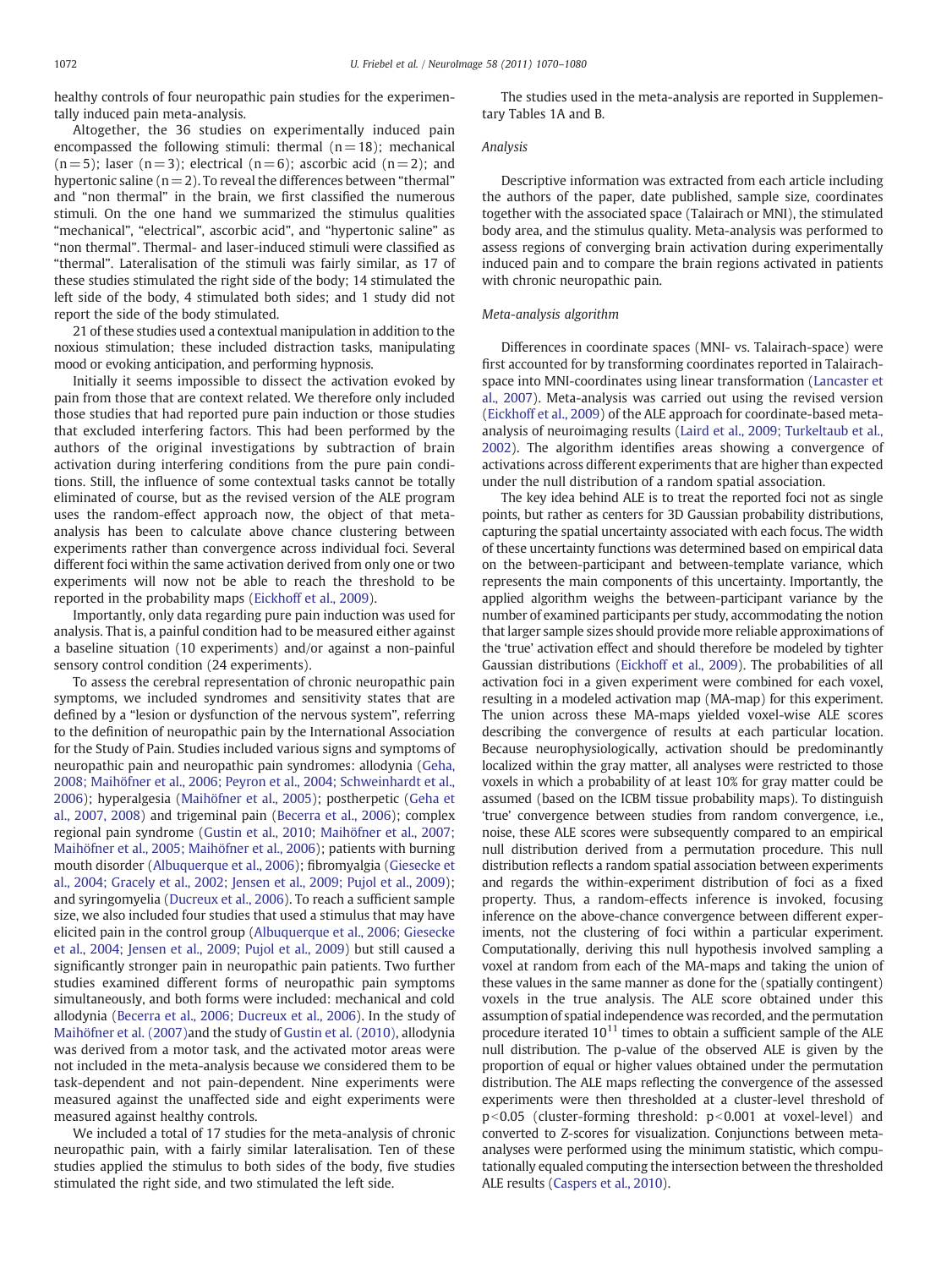<span id="page-3-0"></span>Conjunction analysis between the two categories (experimentally induced and chronic neuropathic pain) was carried out as an intersection between the respective individual meta-analyses on observation and imitation. Results are reported for a cluster-level corrected p-value $<$ 0.05.

Differences between conditions were tested by first performing an ALE analysis separately for each condition and computing the voxelwise difference between the ensuing ALE maps. All experiments contributing to either analysis were then pooled and randomly divided into two groups of the same size as the two original sets of experiments reflecting the contrasted ALE analyses. ALE-scores for these two randomly assembled groups were calculated and the difference between these ALE-scores was recorded for each voxel in the brain. Repeating this process 10,000 times then yielded voxelspecific estimation of differences in ALE-scores observed under the label exchange. The differences in ALE scores were then compared against this permutation distribution and only those voxels retained, which had a post-hoc probability  $P>0.95$  for representing true differences, were retained. Moreover, effects were inclusively masked by the respective main effects, i.e., the significant effects of the ALE analysis for the particular condition.

The resulting foci were anatomically allocated by reference to probabilistic cytoarchitectonic maps of the human brain using the SPM Anatomy Toolbox ([Eickhoff et al., 2005\)](#page-9-0). Using a Maximum Probability Map, activations were hereby assigned to the most probable histological area at their respective location. For differentiation of the anterior insula we used the regions as proposed by [Schweinhardt et al. \(2006\).](#page-10-0)

Meta-analysis reveals convergences of the activated regions of the included studies. Nevertheless, we use the term "activation" or "convergence of activation" to describe the resulting regions, because this terminology will be more familiar to most readers.

### Results

Activation clusters during "experimentally induced pain"

The meta-analysis of "experimentally induced pain" included 36 studies of healthy participants with no reported pain disorders. Six clusters, with a total of 22 local maxima altogether were computed with the meta-analysis.

The cerebral structures representing all "experimentally induced pain" conditions included the inferior postcentral gyrus and the rolandic operculum (SII; OP 1 of the left and right hemisphere) spreading over further parts of the parietal operculum within both hemispheres (OP 3, 4) and the bilateral insula (anterior and posterior parts). There was a midline cluster (right and left middle cingulate cortex (MCC)), encroaching upon the right supplementary motor area (SMA) and the left pre-SMA. A subcortical cluster was found in the bilateral thalamus (right ventral lateral nucleus, left ventral lateral, and lateral posterior nucleus). In addition, right prefrontal activation was present in all experimentally induced pain studies. Table 1A lists the coordinates for each of the clusters (Supplementary Fig. 1).

### Activation clusters during "chronic neuropathic pain"

The meta-analysis of "chronic neuropathic pain" included 17 studies investigating patients with chronic neuropathic pain disorders including fibromyalgia, applying physically innocuous stimuli or moving the painful part of their body. Nine clusters and a total of 18 local maxima showed convergence in the meta-analysis.

The representation of the "chronic neuropathic pain" condition revealed the following convergence of activation clusters: the bilateral rolandic operculum extending bilaterally over further parietal opercula (OP 3, 4) and the supramarginal gyrus (SII; OP 1), the right insula (anterior and caudal anterior part), and adjacent

| Cluster Foci                                                                           |          | T            | Coordinates    |              |          | Probability                                          | Anatomically                     |  |  |  |
|----------------------------------------------------------------------------------------|----------|--------------|----------------|--------------|----------|------------------------------------------------------|----------------------------------|--|--|--|
|                                                                                        |          | value        | X              | Y            | Z        | for areas                                            | assigned to:                     |  |  |  |
|                                                                                        |          |              |                |              | (tal)    |                                                      |                                  |  |  |  |
| A: Main effect: experimentally induced pain (p<0.001).                                 |          |              |                |              |          |                                                      |                                  |  |  |  |
| I                                                                                      | 1)       | 6.08         | $-54$          | $-24$        | 25       | OP 1:50%                                             | Left postcentral gyrus           |  |  |  |
|                                                                                        |          |              |                |              |          | $IPC$ (op):                                          | (inferior)                       |  |  |  |
|                                                                                        |          |              |                |              |          | 30%                                                  |                                  |  |  |  |
|                                                                                        | 2)       | 5.96         | $-36$          | $-2$         | 13       | Area 13                                              | Left posterior insula            |  |  |  |
|                                                                                        | 3)       | 5.76         | $-42$          | $-22$        | 21       | OP 1:60%                                             | Left rolandic operculum          |  |  |  |
|                                                                                        |          |              |                |              |          | OP 3:50%                                             |                                  |  |  |  |
|                                                                                        | 4)       | 3.89         | $-34$          | 12           | 9        | OP 4:40%                                             | Left rostral-anterior insula     |  |  |  |
| П                                                                                      | 1)       | 5.77         | 6              | 10           | 41       | Area 32                                              | Right MCC                        |  |  |  |
|                                                                                        | 2)       | 5.57         | 0              | 12           | 39       |                                                      | Left MCC                         |  |  |  |
|                                                                                        | 3)       | 5.50         | 4              | 6            | 61       | Area 6: 60%                                          | Right SMA                        |  |  |  |
|                                                                                        | 4)       | 3.81         | 0              | 30           | 37       |                                                      | Left pre SMA                     |  |  |  |
| Ш                                                                                      | 1)       | 5.76         | 56             | $-22$        | 19       | OP 1:80%                                             | Right rolandic operculum         |  |  |  |
|                                                                                        |          |              |                |              |          | OP 4:20%                                             |                                  |  |  |  |
|                                                                                        | 2)       | 4.11         | 44             | $-18$        | 21       | OP 3:30%                                             | Right rolandic operculum         |  |  |  |
| IV                                                                                     | 1)       | 6.26         | 38             | 16           | 3        |                                                      | Right rostral-anterior<br>insula |  |  |  |
|                                                                                        | 2)       | 3.95         | 36             | $\mathbf{0}$ | 15       |                                                      | Right caudal-anterior            |  |  |  |
|                                                                                        |          |              |                |              |          |                                                      | insula                           |  |  |  |
|                                                                                        | 3)       | 3.73         | 42             | 2            | $-5$     |                                                      | Right posterior insula           |  |  |  |
| V                                                                                      | 1)       | 4.64         | 14             | $-20$        | 9        |                                                      | Right thalamus                   |  |  |  |
|                                                                                        | 2)       | 4.11         | $-16$          | $-18$        | 13       |                                                      | Left thalamus                    |  |  |  |
| VI                                                                                     | 1)       | 3.65         | 44             | 50           | 9        |                                                      | Right middle frontal gyrus       |  |  |  |
|                                                                                        | 2)       | 3.49         | 48             | 42           | 5        |                                                      | Right inferior frontal gyrus     |  |  |  |
|                                                                                        |          |              |                |              |          |                                                      |                                  |  |  |  |
| I                                                                                      | 1)       | 4.86         | $-62$          | $-26$        | 23       | B: Main effect: chronic neuropathic pain $(p<0.001)$ | Left supramarginal gyrus         |  |  |  |
|                                                                                        |          |              |                |              |          | $IPC$ (op):<br>50%                                   |                                  |  |  |  |
|                                                                                        |          |              |                |              |          | OP 1:50%                                             |                                  |  |  |  |
|                                                                                        | 2)       | 4.25         | $-48$          | $-24$        | 19       | OP 1:70%                                             | Left rolandic operculum          |  |  |  |
|                                                                                        |          |              |                |              |          | OP 4:30%                                             |                                  |  |  |  |
|                                                                                        |          |              |                |              |          | OP 2:20%                                             |                                  |  |  |  |
| П                                                                                      | 1)       | 4.30         | $-2$           | 4            | 47       | Area 32                                              | Left MCC                         |  |  |  |
|                                                                                        | 2)       | 4.22         | 0              | 24           | 31       |                                                      | Left ACC                         |  |  |  |
| Ш                                                                                      | 1)       | 4.93         | 42             | 6            | 7        | Area 13                                              | Right caudal-anterior            |  |  |  |
|                                                                                        |          |              |                | 14           |          |                                                      | insula                           |  |  |  |
|                                                                                        | 2)       | 4.09         | 40             |              | -3       |                                                      | Right caudal-anterior<br>insula  |  |  |  |
|                                                                                        | 3)       | 3.6          | 30             | 0            | 5        |                                                      | Right putamen                    |  |  |  |
| IV                                                                                     | 1)       | 4.48         | 58             | $-22$        | 19       | OP 1:80%                                             | Right rolandic operculum         |  |  |  |
|                                                                                        |          |              |                |              |          | OP 4:20%                                             |                                  |  |  |  |
|                                                                                        | 2)       | 3.41         | 56             | $-36$        | 27       | $IPC$ (cm):                                          | Right inferior parietal          |  |  |  |
|                                                                                        |          |              |                |              |          | 60%                                                  | lobe                             |  |  |  |
| V                                                                                      | 1)       | 4.49         | 14             | $-20$        | 9        |                                                      | Right thalamus                   |  |  |  |
| VI                                                                                     | 1)       | 3.93         | $-14$          | $-20$        | 15       |                                                      | Left thalamus                    |  |  |  |
| VII<br>VIII                                                                            | 1)<br>1) | 4.32<br>3.64 | 40<br>$-54$    | 32<br>8      | 35<br>23 | Area 44:                                             | Right middle frontal gyrus       |  |  |  |
|                                                                                        |          |              |                |              |          | 50%                                                  | Left inferior frontal gyrus      |  |  |  |
|                                                                                        |          |              |                |              |          | Area 45:                                             | (p. opercularis)                 |  |  |  |
|                                                                                        |          |              |                |              |          | 20%                                                  |                                  |  |  |  |
| IX                                                                                     | 1)       | 3.41         |                | $4 - 4$      | 39       | Area 24                                              | Right MCC                        |  |  |  |
|                                                                                        | 2)       | 3.36         |                | $0 - 6$      | 37       |                                                      | Left MCC                         |  |  |  |
|                                                                                        |          |              |                |              |          |                                                      |                                  |  |  |  |
| C: Conjunction: experimentally induced and chronic neuropathic pain<br>(p<0.05, corr.) |          |              |                |              |          |                                                      |                                  |  |  |  |
| L                                                                                      | 1)       | 4.56         |                | $-60 -26$    | 25       | OP 1:50%                                             | Left supramarginal gyrus         |  |  |  |
|                                                                                        | 2)       | 4.26         | $-48$          | $-24$        | 19       | OP 1:70%                                             | Left rolandic operculum          |  |  |  |
|                                                                                        |          |              |                |              |          | OP 4:30%                                             |                                  |  |  |  |
| II                                                                                     | 1)       | 4.05         | 2              | 4            | 47       | Area 6: 20%                                          | Right SMA                        |  |  |  |
|                                                                                        | 2)       | 3.98         | $\overline{2}$ | 14           | 39       |                                                      | Left MCC                         |  |  |  |
|                                                                                        | 3)       | 3.83         |                | 4 22         | 33       | Area 32                                              | Right ACC                        |  |  |  |
|                                                                                        | 4)       | 3.34         | 10             | $-4$         | 45       |                                                      | Right MCC                        |  |  |  |
| Ш                                                                                      | 1)       | 4.49         | 58             | $-22$        | 19       | OP 1:80%                                             | Right rolandic operculum         |  |  |  |
|                                                                                        |          |              |                |              |          | OP 4:20%                                             |                                  |  |  |  |
|                                                                                        | 2)       | 3.16         | 62             | $-36$        | 27       | $IPC$ (cm):<br>50%                                   | Right inferior parietal<br>lobe  |  |  |  |
| IV                                                                                     | 1)       | 3.87         | 40             | 16           | $-3$     | Area 13                                              | Right rostral anterior           |  |  |  |
|                                                                                        |          |              |                |              |          |                                                      | insula                           |  |  |  |
|                                                                                        | 2)       | 3.75         | 38             | 8            | 7        |                                                      | Right caudal-anterior            |  |  |  |
|                                                                                        |          |              |                |              |          |                                                      | insula                           |  |  |  |
| V                                                                                      | 1)       | 4.50         | 14             | $-20$        | 9        |                                                      | Right thalamus                   |  |  |  |
| VI                                                                                     | 1)       | 3.77         | $-14$          | $-20$        | 13       |                                                      | Left thalamus                    |  |  |  |

(continued on next page)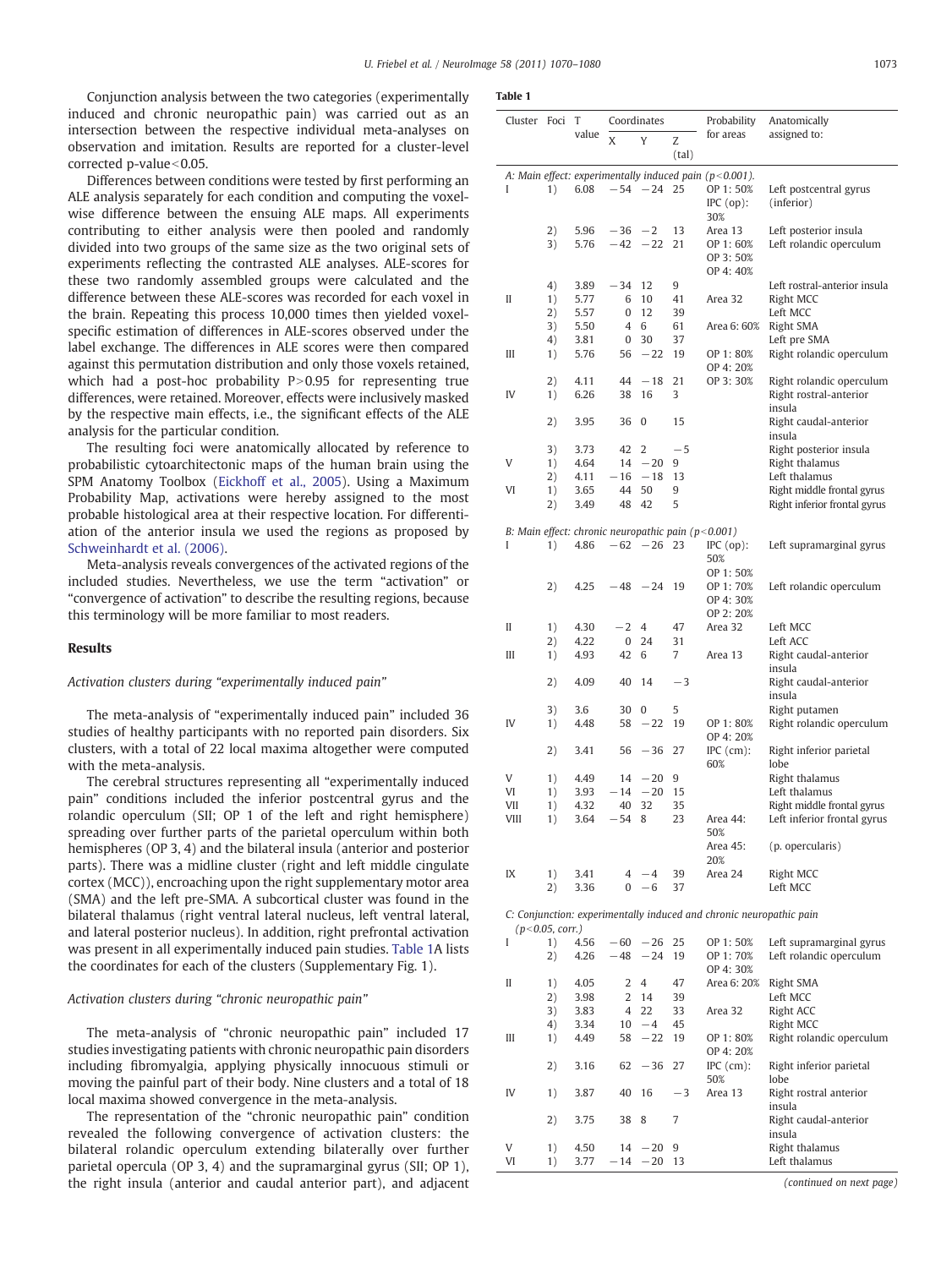Table 1 (continued)

| Cluster                                                            | Foci T                                                                    |       | Coordinates       |                |            | Probability | Anatomically                     |  |  |  |
|--------------------------------------------------------------------|---------------------------------------------------------------------------|-------|-------------------|----------------|------------|-------------|----------------------------------|--|--|--|
|                                                                    |                                                                           | value | X                 | Y              | Z<br>(tal) | for areas   | assigned to:                     |  |  |  |
| D: Contrast: experimentally induced minus chronic neuropathic pain |                                                                           |       |                   |                |            |             |                                  |  |  |  |
| (p<0.05; corr.)                                                    |                                                                           |       |                   |                |            |             |                                  |  |  |  |
| I                                                                  | 1)                                                                        | 2.44  | 40 18             |                | 7          |             | Right rostral-anterior<br>insula |  |  |  |
| $\mathbf{I}$                                                       | 1)                                                                        | 2.19  | $-36$ 2           |                | 11         | Area 13     | Left posterior insula            |  |  |  |
| Ш                                                                  | 1)                                                                        | 1.88  | 6                 | 24             | 45         | Area 6      | Right SMA                        |  |  |  |
|                                                                    | 2)                                                                        | 1.86  | 12                | 10             | 43         |             | Right MCC                        |  |  |  |
| IV                                                                 | 1)                                                                        | 2.16  |                   | $38 - 20$      | 19         | OP 2:60%    | Right rolandic operculum         |  |  |  |
|                                                                    |                                                                           |       |                   |                |            | OP 3:50%    |                                  |  |  |  |
|                                                                    |                                                                           |       |                   |                |            |             |                                  |  |  |  |
|                                                                    | E: Contrast: chronic neuropathic minus experimental ( $p < 0.05$ ; corr.) |       |                   |                |            |             |                                  |  |  |  |
| I                                                                  | 1)                                                                        |       | $2.24 -64 -26$ 24 |                |            | OP 1:50%    | Left supramarginal gyrus         |  |  |  |
|                                                                    |                                                                           |       |                   |                |            | $IPC$ (op): |                                  |  |  |  |
|                                                                    |                                                                           |       |                   |                |            | 30%         |                                  |  |  |  |
| Н                                                                  | 1)                                                                        | 2.19  | 40                | $\overline{4}$ | 9          | Area: 13    | Right caudal-anterior<br>insula  |  |  |  |
| Ш                                                                  | 1)                                                                        | 1.88  | $-2$ 24           |                | 29         | Area: 32    | Left ACC                         |  |  |  |
|                                                                    |                                                                           |       |                   |                |            |             |                                  |  |  |  |

OP: operculum; IPC: inferior parietal cortex, IPCop: inferior parietal cortex (Opercular supramarginal area), IPCcm: inferior parietal cortex (Posterior (magnocellular) supramarginal area); MCC: mid cingulate cortex; ACC: anterior cingulate cortex; SMA: supplementary motor area.

putamen. A cluster in the midline represented the right and left MCC and the ACC in the left hemisphere. Additional convergences were observed in the thalamus bilaterally (ventral lateral nucleus) and in the prefrontal lobe (see Supplementary Fig. 1 and [Table 1](#page-3-0)B).

We also compared the results of the main effect of the neuropathic pain studies with and without including the fibromyalgia studies. There were only marginal differences between both group analyses observed, such as only a unilateral inferior frontal gyrus activation cluster instead of a bilateral and no right medial frontal activation for the analysis without fibromyalgia (see Suppl. Table 2). The main results (bilateral rolandic operculum, SII, ACC, MCC, anterior insula, thalamus) were observed similarly in both group analyses. We therefore decided to include the four studies that had investigated the pain representation in the brain of fibromyalgia patients in our analysis about the representation for the "chronic neuropathic pain" group.

A conjunction analysis of the conditions of "experimentally induced pain" and "chronic neuropathic pain" confirmed the results of the main effect of both conditions, and involved the bilateral rolandic operculum (SII, OP 1), encroaching upon OP 4 and the left supramarginal gyrus. Clusters could be found in the right SMA, bilateral MCC extending to the right ACC, the right anterior insula, and bilateral thalamus ([Table 1C](#page-3-0); [Fig. 1](#page-5-0)).

Structures that showed significantly stronger convergence of reported foci under one condition were assessed using contrast analyses. The contrast analysis of the conditions "experimental pain" – "chronic neuropathic pain" revealed activation clusters in the left posterior and right anterior insula, the right SMA, right MCC and right rolandic operculum (SII, OP 2, 3) ([Table 1D](#page-3-0); [Fig. 1\)](#page-5-0). The contrast of "neuropathic"–"experimental pain" revealed activation in the left supramarginal gyrus (OP 1, SII), the right caudal-anterior insula, and the left ACC ([Table 1](#page-3-0)E; [Fig. 1](#page-5-0)).

# "Experimentally induced pain"; differentiation of thermal vs. non thermal

Different types of painful stimuli (i.e., thermal, mechanical, laser, electrical stimuli, ascorbic acid, and hypertonic saline) were used in the included studies assessed above. We summarized all stimulus qualities, except for thermal and laser, as "non thermal. After subdividing these stimulus qualities (thermal vs. non thermal; containing 21 and 15 studies respectively), we performed separate meta-analyses to detect the processes of pain in the brain in more detail.

Bilateral activation in the thermal condition was seen in the rolandic operculum and supramarginal gyrus (SII; OP 1), ranging over some parts of the inferior parietal cortex. Non-thermal conditions showed tighter activation: only left inferior parietal and postcentral gyrus (SII; OP 1) and right rolandic operculum (SII; OP 1) could be found. Unilateral activation of the MCC (non-thermal — right hemisphere) was accompanied by bilateral activation under thermal conditions. Bilateral activation of the insula was seen with both stimuli. Supplementary motor areas show convergent activation bilaterally under thermal and unilaterally under non-thermal conditions. The left and right thalami were activated only in thermal condition. Significant convergence of activation sites was found in frontal areas under both conditions (right hemisphere). No significant activation overlap between studies could be found in SI neither during thermal stimulation nor during non-thermal condition (see Suppl. Fig. 2 and [Table 2A](#page-6-0), B).

A conjunction analysis of the conditions of "non thermal" and "thermal pain" confirmed the results of the main effect of both conditions and showed activation in bilateral rolandic operculum and supramarginal gyrus (SII, OP 1) and right sided SMA. Furthermore, MCC was activated in the right hemisphere. Bilateral activation could be found in the insula (left: middle/posterior parts, right: anterior parts) [\(Table 2C](#page-6-0) and [Fig. 2](#page-7-0)).

The contrast analysis of the conditions "non thermal" – "thermal" showed activation in bilateral SII (Area OP 1) and right mid orbital frontal gyrus. This is the only calculation showing right SI (Areas 1, 2) being activated (see [Fig. 2,](#page-7-0) [Table 2](#page-6-0)D). The opposite contrast "thermal"–"non thermal" revealed activation in the right supramarginal gyrus (IPC; SII), left MCC extending to the ACC, left caudal-anterior and posterior insula, bilateral thalamus and right inferior frontal gyrus [\(Table 2](#page-6-0)E and [Fig. 2\)](#page-7-0).

#### **Discussion**

The application of a nociceptive stimulus (temperature, chemicals, laser, electric stimuli, etc.) evoked activation in SI, SII, the cingulate cortex, the insula, and the thalamus. Because this network is also active in patients with chronic neuropathic pain, one question is which mechanism activates this "pain matrix" when no noxious stimulus is applied. Our meta-analysis did not provide evidence for consistent SI activation for all "experimentally induced" and "chronic neuropathic pain" conditions, but revealed SI activation if the analysis was restricted to paradigms applying non-thermal stimuli. In contrast, SII was activated in all conditions, and the MCC was consistently activated during experimental and chronic neuropathic pain. Conversely, the ACC was predominantly active in the meta-analysis of patients with chronic neuropathic pain and in the subgroup of "thermal" pain in the experimental pain studies. The insula was bilaterally activated in experimentally induced pain and unilaterally (right) activated with chronic neuropathic pain. Subdivisions of the insula were activated differently depending on whether pain was experimentally induced or chronic: for chronic neuropathic pain conditions, only the anterior part was also activated, whereas for experimental pain the posterior insula was activated. The thalamus was activated bilaterally during both conditions. The inferior frontal gyrus showed right-sided activation for experimentally induced pain and left-sided activation during chronic neuropathic pain.

#### The cingulate cortex

The contrast analysis of thermal minus non-thermal reveals activation of the left ACC, especially in Brodmann's Area (BA) 24. The ACC can be subdivided into three parts: an anterior portion (aACC, BA 32), a posterior portion (BA 23) and an intermediate part (BA 24), which fulfills functions of both the anterior and posterior portions ([Kwan et al.,](#page-10-0) [2000\)](#page-10-0). More anterior portions of the ACC might encode an increased attentional involvement in response to a stimulus, while posterior areas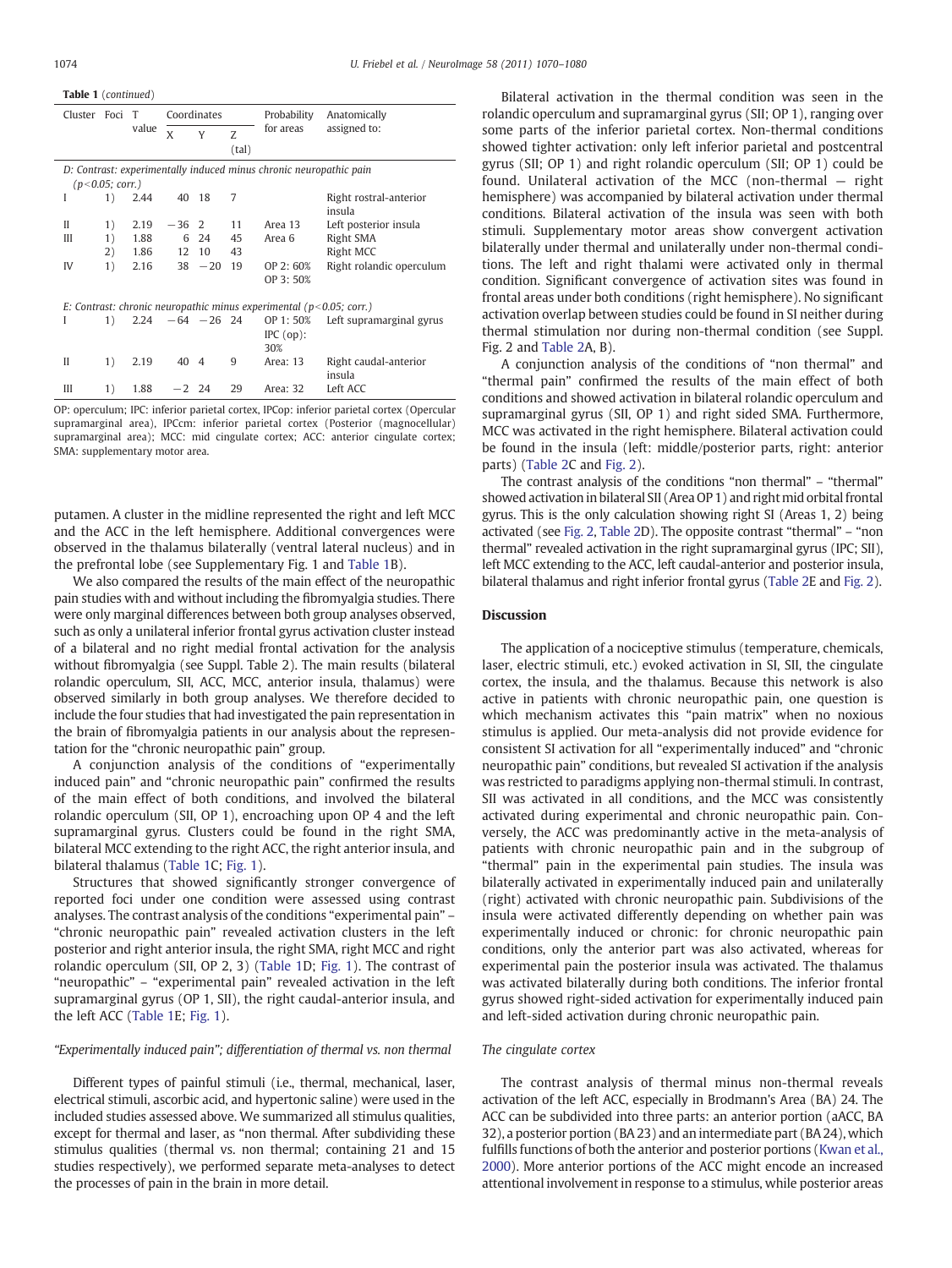<span id="page-5-0"></span>

Fig. 1. Top two image lines: Conjunction analysis of experimental and neuropathic pain. Bottom two image lines: Contrast between conditions. The conjunction as well as the contrast analyses of the conditions "experimentally induced" and "chronic neuropathic pain" projected on the SPM-render brain hemispheres (left and right side view) and slices of the single subject template from SPM. The conjunction analysis "experimental and chronic neuropathic pain" showed activation in bilateral SII, right SMA, bilateral MCC and right ACC, right insula and bilateral thalamus; coronal (y=14), axial (z=−3), sagittal (x=4). The contrast analysis of the conditions "experimental pain" - "chronic neuropathic pain" (red frame) showed activation of the right anterior insula (including right opercular gyrus) and left posterior insula, the right SMA and right MCC; axial ( $z=7$ ), sagittal ( $x=12$ ). The contrast analysis of the conditions "chronic neuropathic pain" – "experimental pain" (green frame) showed significant results in left SII, right mid-insula and left ACC; sagittal (x=−2), axial (z=9).

of the ACC might code for a sensori-integrative aspect of pain processing [\(Kwan et al., 2000; Tracey et al., 2000](#page-10-0)). Thermal stimuli might therefore be especially associated with increased attention to the stimulus. Furthermore concomitant activation of the anterior cingulate is reported for thermal distress ([Craig et al., 1996; Craig, 2000](#page-9-0)).

The thermosensory aspect of thermal pain is encoded by the insula [\(Craig, 2000\)](#page-9-0), which will be described in detail later. Keeping in mind, that the anterior insula is functionally connected to the ACC, these areas represent a processing of emotional response to painful stimuli [\(Craig, 2002; Dubé et al., 2009\)](#page-9-0). The activation of the ACC during pain may reflect the role of this structure in the regulation of behavioral and emotional response to pain, in the regulation of cognitive processes to cope with pain, and in the regulation of modulatory pain mechanisms [\(Rainville, 2002\)](#page-10-0).

In our meta-analyses, the ACC showed activation under chronic neuropathic pain conditions but not under experimentally induced pain. However, most (22/36) studies on experimentally induced pain had reported ACC activation, but the meta-analyses did not. In contrast, MCC activation was observed in all investigated conditions.

Consistent with our results, the meta-analysis of [Farrell et al. \(2005\)](#page-9-0) predominantly reported mid ACC-activation, which is consistent with the findings of the MCC by [Palomero-Gallagher et al. \(2009\).](#page-10-0) Likewise, Peyron et al. reported the MCC as the most commonly activated structure in imaging studies after nociceptive stimulation ([Peyron et al.,](#page-10-0) [2000](#page-10-0)). These meta-analyses associated this region with cognitive processes, especially response selection and motor inhibition.

The ACC is responsible for expressing emotions, mood, and generating autonomic responses, and therefore coding the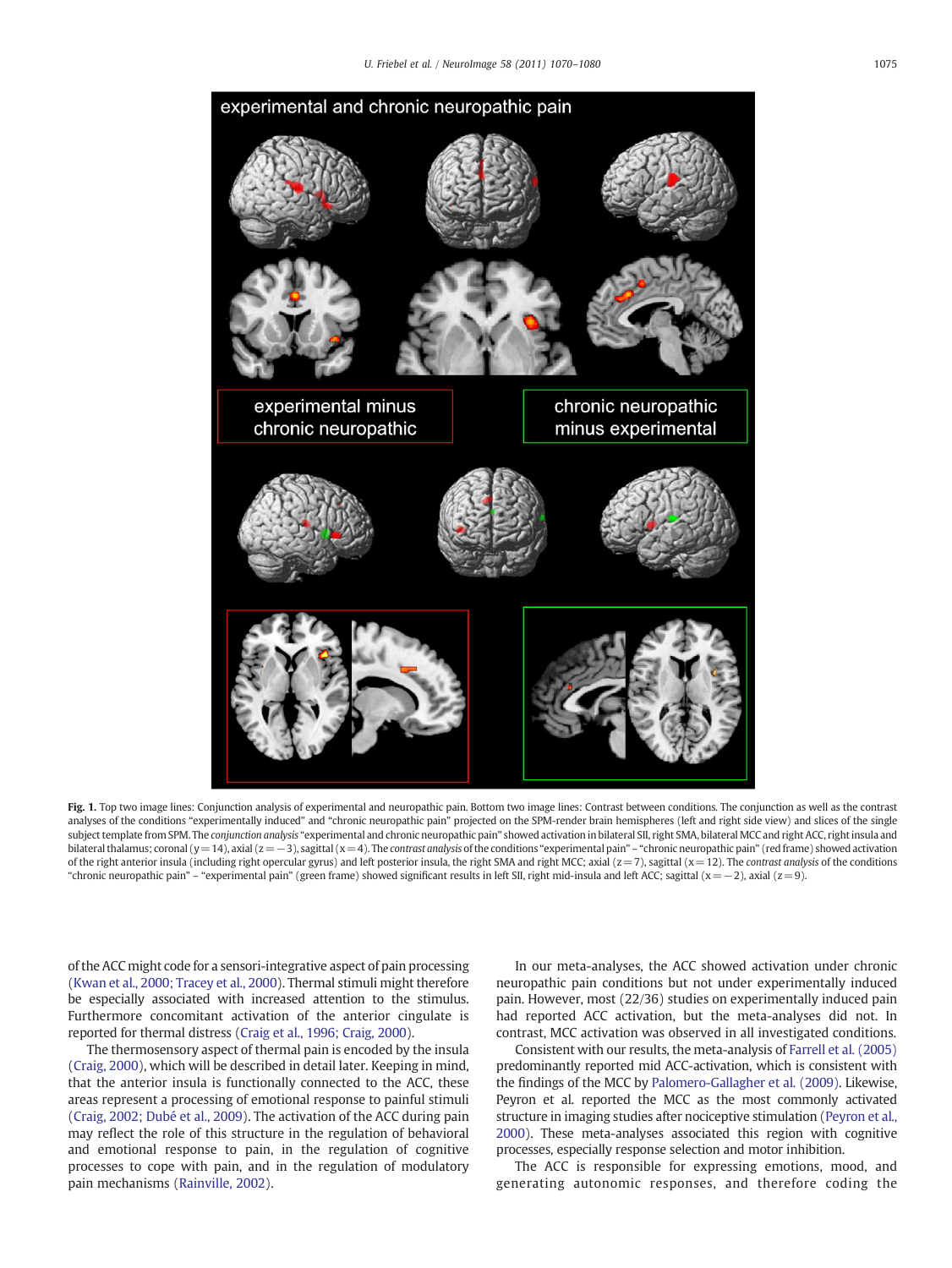<span id="page-6-0"></span>Table 2

| Cluster     | Foci     | T            |                | Coordinates |          | Probability                                                                     | Anatomically assigned           |
|-------------|----------|--------------|----------------|-------------|----------|---------------------------------------------------------------------------------|---------------------------------|
|             |          | value        | X              | y           | Z        | for areas                                                                       | to:                             |
|             |          |              |                |             | (tal)    |                                                                                 |                                 |
|             |          |              |                |             |          |                                                                                 |                                 |
|             |          |              | $-2$           | 12          | 39       | A: Main effect: experimental thermal pain condition ( $p < 0.001$ ).<br>Area 32 |                                 |
| I           | 1)       | 6.52         |                |             |          |                                                                                 | Left MCC                        |
|             | 2)       | 4.42         | $\overline{4}$ | 6           | 61       | Area 6: 60%                                                                     | Right SMA                       |
|             | 3)<br>4) | 4.19<br>3.79 | 2<br>6         | 0<br>$-2$   | 53<br>47 | Area 6: 50%<br>Area 24                                                          | Left SMA<br><b>Right MCC</b>    |
| П           | 1)       | 5.96         | $-42$          | $-22$       | 21       | OP 1:60%                                                                        | Left rolandic operculum         |
|             |          |              |                |             |          | OP 3:50%                                                                        |                                 |
|             |          |              |                |             |          | OP 4:40%                                                                        |                                 |
|             | 2)       | 4.35         |                | $-56 -26$   | 27       | $IPC$ (op):                                                                     | Left supramarginal              |
|             |          |              |                |             |          | 60%                                                                             | gyrus                           |
|             |          |              |                |             |          | OP 1:60%                                                                        |                                 |
|             | 3)       | 3.81         |                | $-60 -36$   | 25       | $IPC$ (op):                                                                     | Left inferior parietal          |
|             |          |              |                |             |          | 40%                                                                             | lobe                            |
|             |          |              |                |             |          | OP 1:30%                                                                        |                                 |
| Ш           | 1)       | 6.05         | 40             | 18          | 3        |                                                                                 | Right anterior insula           |
|             | 2)       | 4.33         | 46             | 18          | $-5$     |                                                                                 | Right inferior frontal          |
|             |          |              |                |             |          |                                                                                 | gyrus                           |
|             | 3)       | 3.68         | 42             | 4           | $-5$     | Area 13                                                                         | Right posterior insula          |
| IV          | 1)       | 5.08         | $-16$          | $-18$       | 13       |                                                                                 | Left thalamus                   |
|             | 2)       | 4.66         | 10             | $-18$       | 11       |                                                                                 | Right thalamus                  |
|             | 3)       | 3.84         | -6             | $-20$       | 3        |                                                                                 | Left thalamus                   |
| V           | 1)       | 5.62         | 62             | $-24$       | 27       | OP 1:40%                                                                        | Right supramarginal             |
|             |          |              |                |             |          | $IPC$ (op):<br>30%                                                              | gyrus                           |
|             | 2)       | 4.91         | 56             | $-22$       | 19       | OP 1:80%                                                                        | Right rolandic                  |
|             |          |              |                |             |          |                                                                                 | operculum                       |
|             | 3)       | 4.09         | 44             | $-16$       | 21       | OP 3:40%                                                                        | Right rolandic                  |
|             |          |              |                |             |          |                                                                                 | operculum                       |
| VI          | 1)       | 4.86         | $-36$          | 0           | 11       |                                                                                 | Left posterior insula           |
|             | 2)       | 4.58         | $-34$          | 12          | 7        |                                                                                 | Left anterior insula            |
| VII         | 1)       | 3.99         | 38             | 0           | 15       |                                                                                 | Right caudal-ant.               |
|             |          |              |                |             |          |                                                                                 | insula                          |
| VIII        | 1)       | 4.04         | 48             | 42          | 7        |                                                                                 | Right middle frontal            |
|             |          |              |                |             |          |                                                                                 | gyrus                           |
|             |          |              |                |             |          |                                                                                 |                                 |
|             |          |              |                |             |          | B: Main effect: experimental non thermal condition ( $p$ <0.001)                |                                 |
| I           | 1)       | 6.42         |                | $-54 -24$   | 23       | OP 1:70%                                                                        | Left postcentral                |
|             |          |              |                |             |          |                                                                                 | gyrus                           |
|             | 2)       | 4.42         | $-48$          | $-38$       | 27       | $IPC$ (cm):<br>60%                                                              | Left inferior parietal          |
|             |          |              |                |             |          | OP 1:30%                                                                        | lobe                            |
| П           | 1)       | 4.66         | 8              | 20          | 41       | Area 32                                                                         | Right MCC                       |
|             | 2)       | 4.23         | 6              | 6           | 61       | Area 6: 50%                                                                     | Right SMA                       |
| Ш           | 1)       | 5.27         | 50             | $-24$       | 23       | OP 1:80%                                                                        | Right rolandic                  |
|             |          |              |                |             |          |                                                                                 | operculum                       |
|             | 2)       | 3.63         | 62             | $-20$       | 17       | OP 1:60%                                                                        | Right rolandic                  |
|             |          |              |                |             |          |                                                                                 | operculum                       |
| IV          | 1)       | 5.08         | -36            | $-4$        | 15       |                                                                                 | Left anterior insula            |
| V           | 1)       | 4.08         | 38             | 14          | 7        | Area 13                                                                         | Right anterior insula           |
| VI          | 1)       | 4.14         | $-42$          | 2           | $-1$     | Area 13                                                                         | Left posterior insula           |
| VII         | 1)       | 3.87         | 56             | 12          | 11       | Area 44: 60%                                                                    | Right inferior frontal          |
|             |          |              |                |             |          | Area 45: 30%                                                                    | gyrus                           |
| <b>VIII</b> | 1)       | 4.45         | 8              | 58          | $-5$     |                                                                                 | Right mid orbital               |
|             |          |              |                |             |          |                                                                                 | gyrus                           |
|             |          |              |                |             |          |                                                                                 |                                 |
|             |          |              |                |             |          | C: Conjunction: non thermal and thermal ( $p$ <0.05; corr.)                     |                                 |
| L           | 1)       | 4.27         | 6              | 8           | 45       |                                                                                 | Right MCC                       |
|             | 2)       | 4.02         | 6              | 6           | 61       | Area 6: 50%                                                                     | Right SMA                       |
| П           | 1)       | 4.35         | $-56$          | $-26$       | 27       | IPC (PFop):                                                                     | Left supramarginal              |
|             |          |              |                |             |          | 60%                                                                             | gyrus                           |
|             |          |              |                |             |          | OP 1:60%                                                                        |                                 |
|             | 2)       | 4.06         | $-48$          | $-22$       | 21       | OP 1:50%                                                                        | Left rolandic                   |
|             |          |              |                |             |          | OP 3:40%                                                                        | operculum                       |
|             | 3)       | 3.53         | $-50$          | $-24$       | 17       | OP 1:70%<br>TE 1.0: 40%                                                         | Left superior<br>temporal gyrus |
| Ш           | 1)       | 4.37         | 54             | $-22$       | 19       | OP 1:60%                                                                        | Right rolandic                  |
|             |          |              |                |             |          |                                                                                 | operculum                       |
|             | 2)       | 3.55         | 54             | $-28$       | 27       | OP 1:70%                                                                        | Right rolandic                  |
|             |          |              |                |             |          | IPC (PFop):                                                                     | operculum                       |
|             |          |              |                |             |          | 50%                                                                             |                                 |
|             |          |              |                |             |          | IPC (PFcm):                                                                     |                                 |
|             |          |              |                |             |          | 30%                                                                             |                                 |
| IV          | 1)       | 4.31         | $-36 -2$       |             | 13       |                                                                                 | Left posterior insula           |

| Table 2 (continued)                                        |    |       |             |                                                               |              |                                                            |                             |  |  |
|------------------------------------------------------------|----|-------|-------------|---------------------------------------------------------------|--------------|------------------------------------------------------------|-----------------------------|--|--|
| Cluster Foci T                                             |    |       | Coordinates |                                                               |              | Probability                                                | Anatomically assigned       |  |  |
|                                                            |    | value | x           | V                                                             | Z.<br>(tal)  | for areas                                                  | to:                         |  |  |
|                                                            |    |       |             | C: Conjunction: non thermal and thermal ( $p < 0.05$ ; corr.) |              |                                                            |                             |  |  |
| V                                                          | 1) | 4.08  | 38          | 14                                                            | 7            |                                                            | Right anterior insula       |  |  |
| VI                                                         | 1) | 3.64  | $-42$       | $\mathcal{L}$                                                 | 1            |                                                            | Left middle insula          |  |  |
|                                                            |    |       |             |                                                               |              | D: Contrast: non thermal minus thermal ( $p$ <0.05; corr.) |                             |  |  |
| I                                                          | 1) | 2.67  |             | $44 - 30$ 25                                                  |              | OP 1: 80%                                                  | Right rolandic<br>operculum |  |  |
| $\mathbf{I}$                                               | 1) | 2.95  |             | $-54 - 20$                                                    | 23           | OP 1:60%                                                   | Left postcentral gyrus      |  |  |
| Ш                                                          | 1) | 2.23  |             | $-46 -42$                                                     | 29           | IPC(cm):                                                   | Left supramarginal          |  |  |
|                                                            |    |       |             |                                                               |              | 50%                                                        | gyrus                       |  |  |
| IV                                                         | 1) | 2.10  |             | $60 - 24$ 53                                                  |              | Area 1: 70%<br>Area 2: 30%                                 | Right postcentral gyrus     |  |  |
| VI                                                         | 1) | 2.08  | 6           | 58                                                            | $-3$         |                                                            | Right mid orbital frontal   |  |  |
|                                                            |    |       |             |                                                               |              |                                                            | gyrus                       |  |  |
| E: Contrast: thermal minus non thermal ( $p$ <0.05; corr.) |    |       |             |                                                               |              |                                                            |                             |  |  |
| I                                                          | 1) | 4.86  |             | $-16 - 20$                                                    | 13           |                                                            | Left thalamus               |  |  |
|                                                            | 2) | 3.84  |             | $-6 - 20$                                                     | $\mathbf{3}$ |                                                            | Left thalamus               |  |  |
|                                                            | 3) | 3.67  |             | $10 - 14$ 13                                                  |              |                                                            | Right thalamus              |  |  |
| H                                                          | 1) | 4.00  | $-6$ 18     |                                                               | 31           | Area 24                                                    | Left ACC                    |  |  |
|                                                            | 2) | 3.78  | $-2$ 12     |                                                               | 37           |                                                            | Left MCC                    |  |  |
| Ш                                                          | 1) | 3.35  | 44          | 18                                                            | $-7$         | Area 47                                                    | Right inferior frontal      |  |  |
|                                                            |    |       |             |                                                               |              |                                                            | gyrus                       |  |  |
| IV                                                         | 1) | 3.38  |             | $-38 -24$                                                     | 11           | Area 13                                                    | Left posterior insula       |  |  |
| V                                                          | 1) | 2.84  | $-40$       | 10                                                            | 7            |                                                            | Left caudal-ant, insula     |  |  |
| VI                                                         | 1) | 2.58  | 68          | $-26$                                                         | 29           | $IPC$ (op):                                                | Right supramarginal         |  |  |
|                                                            |    |       |             |                                                               |              | 50%                                                        | gyrus                       |  |  |

OP: operculum; IPC: inferior parietal cortex, IPCop: inferior parietal cortex (opercular supramarginal area), IPCcm: inferior parietal cortex (posterior (magnocellular) supramarginal area); MCC: mid cingulate cortex; ACC: anterior cingulate cortex; SMA: supplementary motor area.

unpleasantness and subjective component of pain ([Palomero-Gallagher](#page-10-0) [et al., 2008; Vogt et al., 2003](#page-10-0)). It follows that there is consistentactivation of the ACC in chronic neuropathic pain, given the clinical picture of many chronic pain patients.

# The supplementary motor area

Our analysis of experimentally induced pain studies also found activation of the pre-SMA and SMA, similar to the meta-analysis of [Farrell et al. \(2005](#page-9-0)). Each subdivision of the MCC is concerned with different tasks in motor processing via the SMA and pre-SMA to execute avoidance reactions and escape reflexes ([Vogt et al., 2003](#page-10-0)). Thus, a potential role for the MCC is contribution to motor responses via the pre-SMA and SMA during the pain experience, to achieve fast avoidance reactions. In contrast, this meta analysis of chronic neuropathic pain studies did not show activation in motor areas (SMA or pre-SMA), which may be related to the persistent stimulation that cannot be avoided by a flight reaction.

# The insula

Both, experimentally induced and chronic neuropathic pain showed right anterior insula activations. Experimental pain furthermore induced bilateral posterior insula activation. The left posterior insula activation seems to be highly specific to experimentally induced pain.

Posterior insula activation in experimental pain is suggested to reflect basic sensory aspects of nociceptive input rather than the (subjective) experience of pain (e.g. [Apkarian et al., 2005](#page-9-0)). In particular, it has been described that – in contrast to the activation in the caudal-anterior insula – the activation in the posterior insula is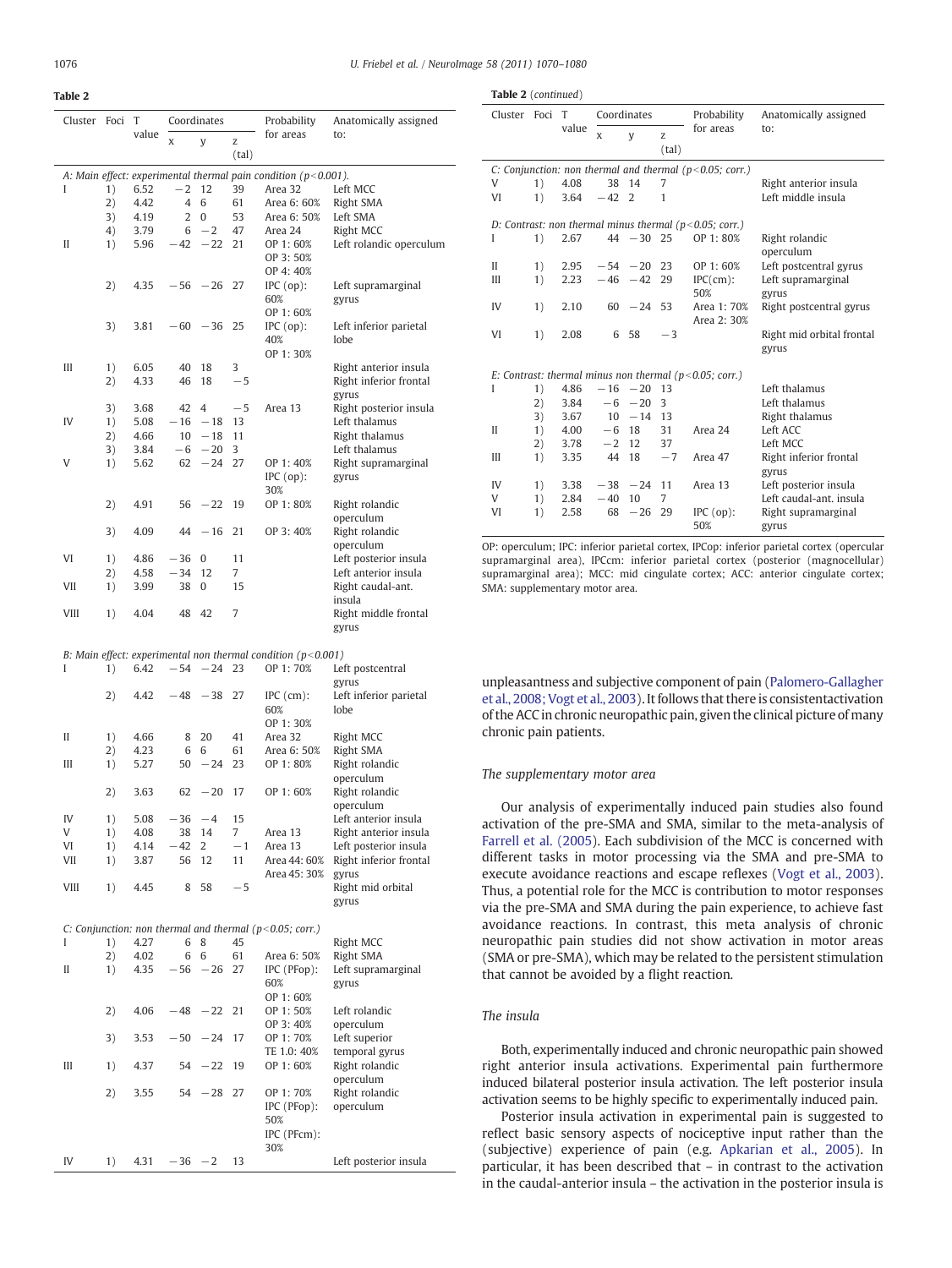<span id="page-7-0"></span>

Fig. 2. The conjunction as well as the contrast analyses of the conditions "thermal" and "non thermal" projected on the SPM-render brain hemispheres (left and right side view) and slices of the single subject template from SPM. The conjunction analysis, "thermal and non-thermal pain" showed significant results in bilateral SII, unilaterally activated SMA and MCC (both in the right hemisphere) and bilateral activation of the insula; axial  $(z=1)$ , sagittal  $(x=6)$ . The contrast analysis of the conditions "non thermal" – "thermal" (red frame) showed activation in right SI, bilateral SII, and right mid orbital gyrus; sagittal (x=44), coronal (y=−20). The opposite *contrast* "thermal" – "non thermal" (green frame) revealed activity in right SII, left middle/posterior insula, left ACC and MCC, right inferior frontal gyrus and bilateral thalamus; sagittal (x=−6), axial (z= 7).

associated with the intensity of the applied painful stimulus and not with the subjective appraisal of pain intensity ([Craig et al., 2000](#page-9-0)).

Additionally, anterior as well as posterior parts of the insula was activated under the individual meta-analyses of the "thermal" as well as "non thermal" condition. However, only the thermal minus nonthermal contrast revealed an activation of the left posterior insula.

In keeping with the work of Craig et al. the human thermosensory cortex was located in the insular cortex, specifically in the middle/ posterior insula ([Craig, 2000](#page-9-0)). Likewise Brooks and colleagues reported activation of the posterior insula by thermal and nociceptive stimuli ([Brooks et al., 2005\)](#page-9-0). The posterior insula codes the intensity of pain, its laterality, and provides a rough localization of the noxious stimulus via its own somatotopic reference system [\(Bjornsdotter et al., 2009; Brooks et al., 2005; Kong et al., 2006](#page-9-0)).

Conclusively, this reference of one's physical state within the insula, in turn motivating appropriate behavior and autonomic reactions, indicating its role in thermoregulation and integration in homeostasis ([Craig, 2000](#page-9-0)). Interestingly, this posterior insula activation is predominantly observed in the left hemisphere. This might be caused by the fact that most of the studies (13 of 15) using thermal stimulation stimulated the right hand. This contralateral activation of the posterior insula supports reports of [Brooks et al. \(2002, 2005\).](#page-9-0)

In contrast, the anterior insula has been found to be significantly activated during nociceptive stimulation [\(Schweinhardt et al., 2006](#page-10-0)). If activation maxima of experimentally induced pain studies are plotted, most of these fall in the caudal-anterior part of the insula [\(Schweinhardt](#page-10-0) [et al., 2006\)](#page-10-0). The same activation area is predominantly activated when the intensity of perceived allodynia is correlated with activation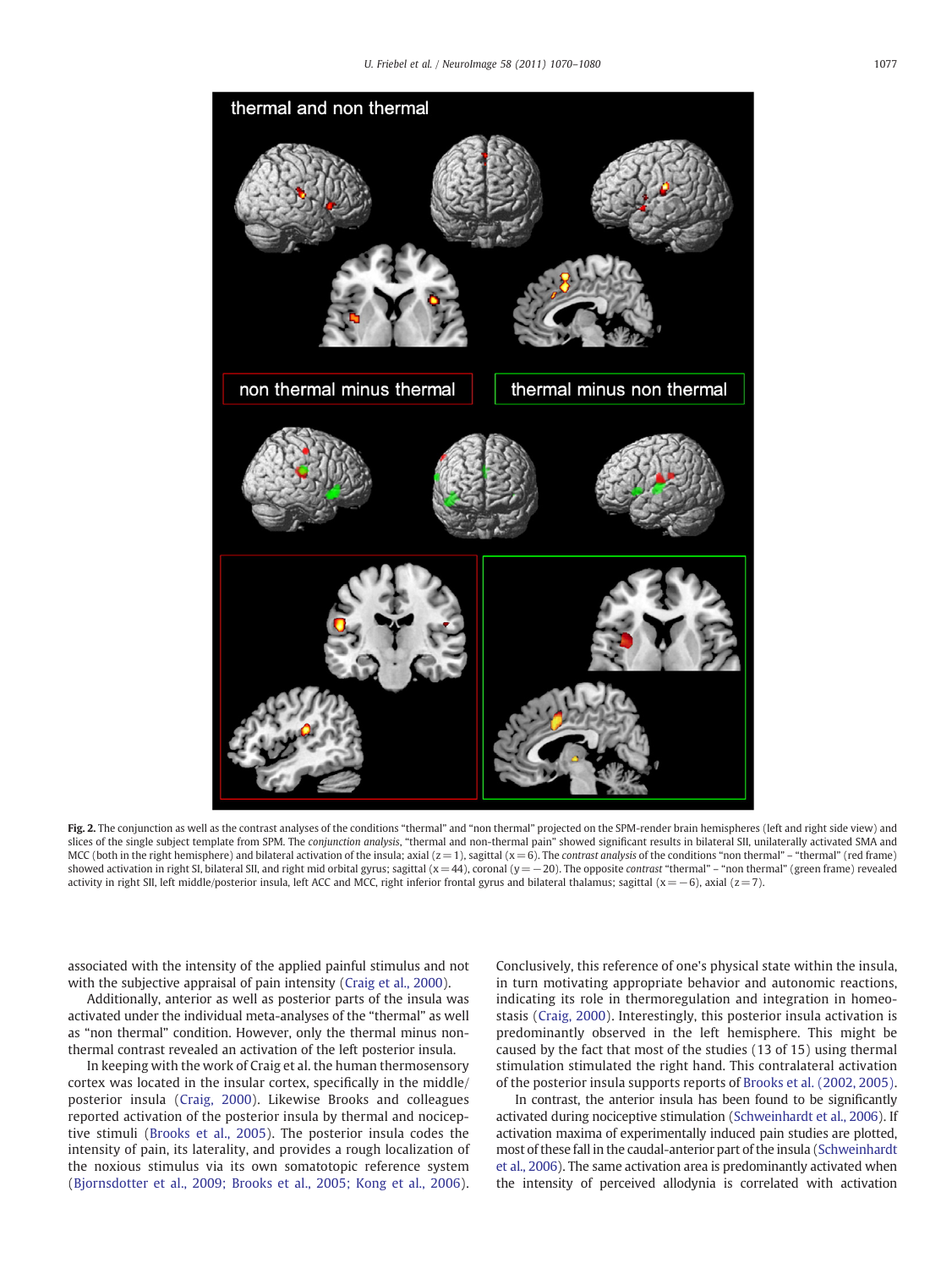magnitude during the application of brush-stimuli in neuropathic pain patients [\(Schweinhardt et al., 2006](#page-10-0)). The anterior insula has extensive connections with the orbitofrontal regions, anterior cingulate cortex and autonomic structures and is therefore involved in autonomic reactions, affective-motivational functions, and the association of emotions with former painful experiences [\(Dubé et al., 2009; Ingvar,](#page-9-0) [1999; Ostrowsky et al., 2002](#page-9-0)).

Chronic neuropathic pain is associated with activation of the right caudal-anterior insula. This area integrates both, the perceived intensity of the pain and its affective components ([Ingvar, 1999;](#page-10-0) [Schweinhardt et al., 2006\)](#page-10-0). The emotional emphasis of perception and the up-regulated autonomic function during this state suggest a characteristic picture of patients with chronic neuropathic pain.

#### The secondary somatosensory cortex

Meta-analyses of [Peyron et al. \(2000\) and Farrell et al. \(2005\)](#page-10-0) showed consistent activation of the operculoinsular cortex and reported distinct foci near the Sylvian fissure. Although some of these activation loci may be assigned to the anterior insula, the others are clearly part of the operculoinsular cortex, a region corresponding to the retroinsular/SII interface. The ALE approach used here clearly separated activation of the posterior insula and the opercular region, including the SII. Consistent with other meta-analyses and other studies [\(Ogino, 2005; Peyron et al., 2000; Youell et al., 2004\)](#page-10-0), SII was activated during all pain conditions investigated. Different parts of the parietal operculum were simultaneously involved: OP 1 and OP 3, and with a lower intensity, OP 4, which suggests a distinct representation of nociceptive information within SII. This observation was reported in animal and human studies showing that painful stimuli are represented in three different locations within the contralateral SII region/parietal operculum: the SII area (OP 1), the parietal ventral area (OP 4), and the ventral somatosensory region (OP 3), all within a rough somatotopic order [\(Disbrow et al., 2000; Disbrow, 2003;](#page-9-0) [Eickhoff et al., 2006a,2006b, 2007\)](#page-9-0). The distinct representation, and rough somatotopy within SII confirm its role in spatial discrimination. Parts of the parietal operculum contribute differently to pain perception [\(Eickhoff et al., 2006b](#page-9-0)). Because there was no activation of a preferential opercular part for the different stimulus conditions in our analysis, a general contribution of the SII region is likely. Likewise, the exact somatotopic assignment of the noxious stimulus seems to play a secondary role.

### The primary somatosensory cortex

In contrast to SII, SI was not consistently activated in all pain studies in our meta-analyses, but showed consistent activation only in the contrast of the non-thermal minus thermal pain condition. This finding is consistent with observations by [Farrell et al. \(2005\) and](#page-9-0) [Peyron et al. \(2000\)](#page-9-0), who both reported inconsistent SI activation in their respective qualitative meta-analyses. This indicates that neuroimaging studies can reveal elicited activation, deactivation, and no visible activation of SI ([Bushnell et al., 1999](#page-9-0)). SI activation after mechanical stimulation, and stimulation with hypertonic saline, ascorbic acid and electrical stimulation are similar; the representation site suggests a function of SI in coding the intensity of a stimulus and localizing it, for both nociceptive and innocuous input. However, the SI is known to be less sensitive in detection of nociceptive than for tactile processing ([Ploner et al., 1999; Treede et al., 2000](#page-10-0)). By using laser stimulation, however, Bingel et al. demonstrated that SI is capable of discriminating the side of stimulation, even in the absence of concomitant tactile stimulation ([Bingel et al., 2003\)](#page-9-0). Their data thus indicated an involvement of SI in the spatial coding of pain. How may this be reconciled with the absence of SI in the present metaanalyses? Potentially, the lack of significant convergence within SI may relate to the somatotopic organization within this region. In the current study experiments assessing pain delivered to multiple body parts have been pooled. Variability of the evoked activation along the somatotopic map, in combination with a potentially less robust involvement of SI compared to other regions, may have resulted in non-significant convergence of SI activation sites. The approach of subtraction analysis (stimulus condition – control condition) may have led to an apparent absence of a net effect of the SI, in particular, when somatosensory input was controlled. In summary, the SI seems not to have a role in pain perception per se but only in the coding of associated somatosensory information ([Petrovic et al., 2002\)](#page-10-0).

#### Inferior frontal and prefrontal areas

Frontal activation in our meta-analyses was not consistent and differed with respect to the hemispheric representation between experimental (right IFG) and chronic neuropathic pain (left IFG). Contrasting experimental minus chronic neuropathic pain confirmed the stronger convergence in the right inferior frontal gyrus for the former condition. However, prefrontal activation sites, which have been described as important in the processing of chronic neuropathic pain, were not observed in our meta-analysis. Others [\(Farrell et al.,](#page-9-0) [2005\)](#page-9-0) have described dorsolateral prefrontal activation during pain perception, showing lateralization to the right hemisphere ([Ingvar,](#page-10-0) [1999\)](#page-10-0) as well. Likewise, a meta-analysis not based on coordinate statistical mapping indicated that activation in the prefrontal cortex was most frequently reported in patients with neuropathic pain [\(Apkarian et al., 2005](#page-9-0)). Although, the PFC has an important modulatory effect on the perception of pain [\(Casey, 1999](#page-9-0)), a coordinate-based meta-analysis may miss pain-associated activation because representation locations between participants and studies may vary dramatically in tertiary areas.

The contrast thermal minus non-thermal contrast revealed activation of the orbital part of the inferior frontal gyrus. In accordance with [Craig et al. \(2002\)](#page-9-0) the orbitofrontal cortex was most strongly activated with subjective thermal perception. Through secondary processing of information in those regions thermal stimuli and other bodily feelings are differentiated and evaluated according to the body's homeostatic needs.

#### The descending and ascending pain system is differently involved

Chronic neuropathic pain is associated with alterations in the descending modulatory system ([Ren and Dubner, 2002; Urban and](#page-10-0) [Gebhart, 1999\)](#page-10-0). Our meta-analysis of chronic neuropathic pain revealed differences in the experimental pain paradigms, mainly in structures that influence the descending modulatory system. In particular, the perigenual part of the ACC is associated with the descending modulatory system [\(May, 2008; Zambreanu et al., 2005](#page-10-0)). We observed activation of the ACC in patients with chronic neuropathic pain. The reason for this observation is not clear, but our findings may be explained by long lasting pain states. Several studies have reported enhanced connectivity between rACC and periaqueductal gray (PAG) during placebo analgesia ([Bingel et al.,](#page-9-0) [2007; Petrovic et al., 2002; Wager et al., 2007\)](#page-9-0). The PAG also controls the spinal cord via the rostroventral medulla (RVM, ([Bingel et al.,](#page-9-0) [2007; Ren and Dubner, 2002\)](#page-9-0). However, it is not clear whether ACC directly influences pain perception (cortico-cortical), or whether it has a supervisory role on the PAG/RVM to promote or suppress incoming nociceptive signals, or both.

In man, top-down modulatory mechanisms of pain control have been studied with placebo experiments. These studies demonstrated that ACC-activation is not specific for neuropathic pain, rather its modulation is highly associated with the perceived pain intensity. Placebo increases coupling between the rostral ACC and the PAG. The stronger the coupling, the less activation is observed in subcortical and cortical pain-sensitive regions ([Eippert et al., 2009\)](#page-9-0). Interestingly,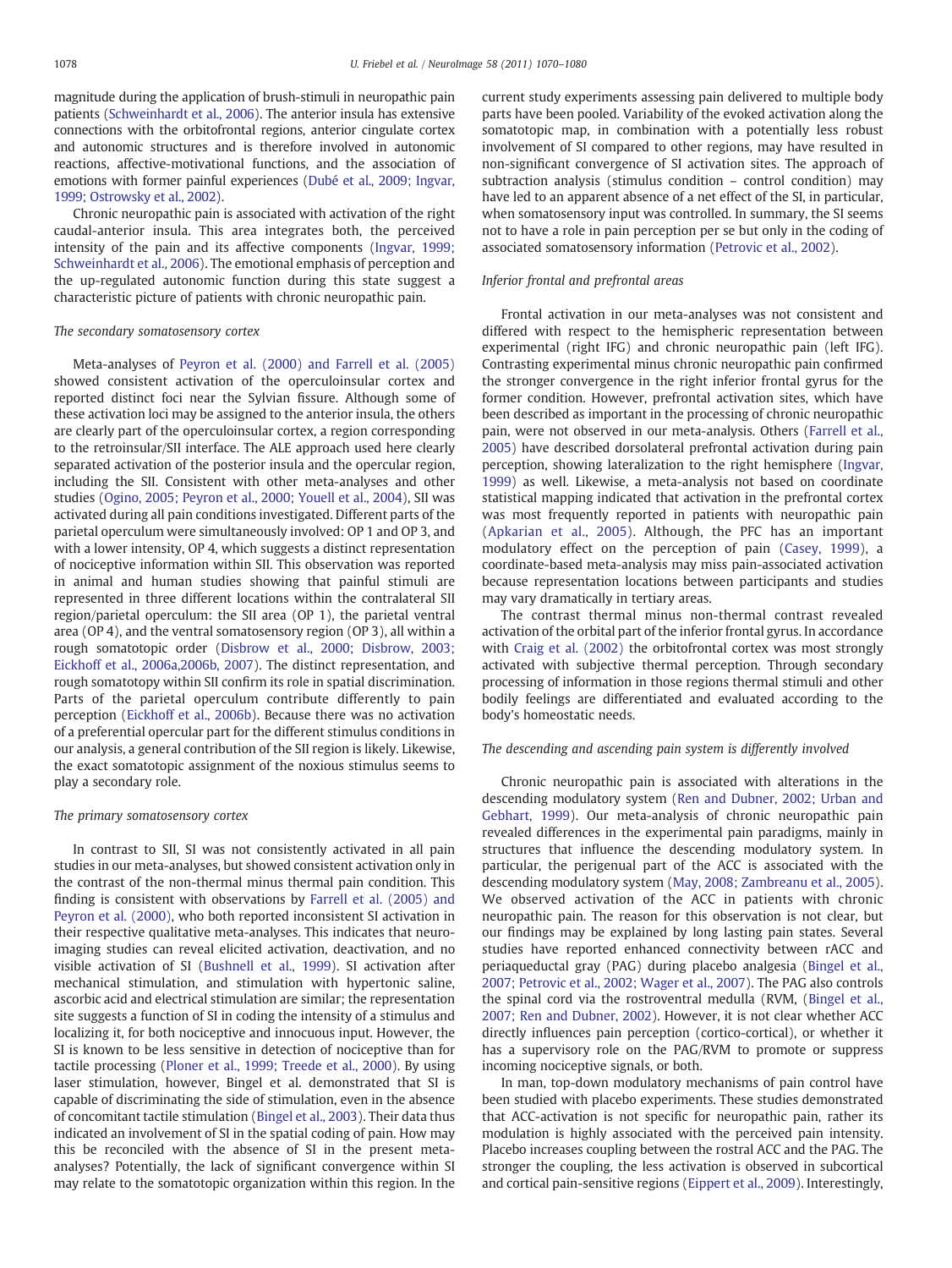<span id="page-9-0"></span>the dorsal ACC is particularly associated with processes which have a role in the appraisal of pain intensity depending on opioidergic neurotransmission (Eippert et al., 2008). The hyperactivation of ACC might therefore also perpetuate the dysesthesia of chronic neuropathic pain.

The contrast analysis of neuropathic minus experimental pain revealed a significant activation of the anterior insula, ACC, and supramarginal gyrus. The increased ACC and anterior insular activation observed in studies investigating neuropathic pain point to an increased affective dimension in chronic pain patients.

#### Limitations of the study

This meta-analysis applied statistics over different groups of studies. In order to provide a critical statistical power (ALE metaanalyses need about 10–15 experiments for statistical power and construct validity; [Laird et al., 2009\)](#page-10-0) we had to subdivide imaging studies on different pathological conditions into the condition of chronic neuropathic pain. The same had to be performed for different applications of experimental pain in healthy subjects. Some of these groups might not be perfectly gathered but we argue that by using the statistical ALE-approach false positive results are quite improbable and activation sites which are not typical for the majority of the group will not show significant results.

### Conclusion

Overall, our meta-analysis revealed consistent activation of the pain matrix. In particular, the SII and MCC showed converging activation during all pain conditions. Although the activation of SII represents the somatosensory component of pain, the MCC represents secondary processes, especially the motor response. Among other connections, those in the supplementary motor area allow individuals to escape the source of pain. The contrast analysis of neuropathic minus experimental pain revealed activation in the ACC and anterior insula underlining the important role for emotions and autonomic reactions, contributing to the suffering of patients with chronic neuropathic pain.

Supplementary materials related to this article can be found online at doi:10.1016/j.neuroimage.2011.07.022.

#### Acknowledgments

We would like to thank Dr. A. Kaza for help with the establishment of the ALE software. We also want to thank Flavia Di Pietro (Neura, Sydney, Australia) for going through the last version of the manuscript and eliminate language problems. This study was supported by funding from the Human Brain Project of the National Institute of Mental Health (R01- MH074457-01A1) and the Initiative and Networking Fund of the Helmholtz Association within the Helmholtz Alliance on Systems Biology (Human Brain Model). An exchange grand from the DFG (LO 795/10-1) was provided to M.L.

#### References

- Albuquerque, R.J., de Leeuw, R., Carlson, C.R., Okeson, J.P., Miller, C.S., Andersen, A.H., 2006. Cerebral activation during thermal stimulation of patients who have burning mouth disorder: an fMRI study. Pain 122, 223–234.
- Apkarian, A.V., Bushnell, M.C., Treede, R.D., Zubieta, J.K., 2005. Human brain mechanisms of pain perception and regulation in health and disease. Eur. J. Pain 9, 463–484.
- Baron, R., 2006. Mechanisms of disease: neuropathic pain—a clinical perspective. Nat. Clin. Pract. Neurol. 2, 95–106.
- Becerra, L.R., Breiter, H.C., Stojanovic, M., Fishman, S., Edwards, A., Comite, A.R., Gonzalez, G.R., Borsook, D., 1999. Human brain activation under controlled thermal stimulation and habituation to noxious heat: an fMRI study. Magn. Reson. Med. 41, 1044–1057.
- Becerra, L., Morris, S., Bazes, S., Gostic, R., Sherman, S., Gostic, J., Pendse, G., Moulton, E., Scrivani, S., Keith, D., Chizh, B., Borsook, D., 2006. Trigeminal neuropathic pain

alters responses in cns circuits to mechanical (brush) and thermal (cold and heat) stimuli. J. Neurosci. 26, 10646–10657.

- Bingel, U., Quante, M., Knab, R., Bromm, B., Weiller, C., Büchel, C., 2003. Single trial fMRI reveals significant contralateral bias in responses to laser pain within thalamus and somatosensory cortices. Neuroimage 18, 740–748.
- Bingel, U., Schoell, E., Büchel, C., 2007. Imaging pain modulation in health and disease. Curr. Opin. Neurol. 20, 424–431.
- Bjornsdotter, M., Loken, L., Olausson, H., Vallbo, A., Wessberg, J., 2009. Somatotopic organization of gentle touch processing in the posterior insular cortex. J. Neurosci. 29, 9314–9320.
- Brooks, J.C., Nurmikko, T.J., Bimson, W.E., Singh, K.D., Roberts, N., 2002. fMRI of thermal pain: effects of stimulus laterality and attention. Neuroimage 15, 293–301.
- Brooks, J.C., Zambreanu, L., Godinez, A., Craig, A.D., Tracey, I., 2005. Somatotopic organisation of the human insula to painful heat studied with high resolution functional imaging. Neuroimage 27, 201–209.
- Bushnell, M.C., Duncan, G.H., Hofbauer, R.K., Ha, B., Chen, J.I., Carrier, B., 1999. Pain perception: is there a role for primary somatosensory cortex? Proc. Natl. Acad. Sci. U. S. A. 96, 7705–7709.
- Carlsson, K., Andersson, J., Petrovic, P., Petersson, K.M., Ohman, A., Ingvar, M., 2006. Predictability modulates the affective and sensory-discriminative neural processing of pain. Neuroimage 32, 1804–1814.
- Casey, K.L., 1999. Forebrain mechanisms of nociception and pain: analysis through imaging. Proc. Natl. Acad. Sci. U. S. A. 96, 7668–7674.
- Caspers, S., Zilles, K., Laird, A.R., Eickhoff, S.B., 2010. ALE meta-analysis of action observation and imitation in the human brain. Neuroimage 50, 1148–1167.
- Craig, A.D., 2002. How do you feel? Interoception: the sense of the physiological condition of the body. Nat. Rev. Neurosci. 3, 655–666.
- Craig, A.D., Reiman, E.M., Evans, A., Bushnell, M.C., 1996. Functional imaging of an illusion of pain. Nature 384, 258–260.
- Craig, A.D., Chen, K., Bandy, D., Reiman, E.M., 2000. Thermosensory activation of insular cortex. Nat. Neurosci. 3, 184–190.
- Crofford, L.J., 2005. The relationship of fibromyalgia to neuropathic pain syndromes. J. Rheumatol. Suppl. 75, 41–45.
- Derbyshire, S.W., Whalley, M.G., Stenger, V.A., Oakley, D.A., 2004. Cerebral activation during hypnotically induced and imagined pain. Neuroimage 23, 392–401.
- Disbrow, E., Roberts, T., Krubitzer, L., 2000. Somatotopic organization of cortical fields in the lateral sulcus of Homo sapiens: evidence for SII and PV. J. Comp. Neurol. 418, 1–21.
- Disbrow, E., Litinas, E., Recanzone, G.H., Padberg, J., Krubitzer, L., 2003. Cortical connections of the second somatosensory area and the parietal ventral area in macaque monkeys. J. Comp. Neurol. 462, 382–399.
- Dubé, A.A., Duquette, M., Roy, M., Lepore, F., Duncan, G., Rainville, P., 2009. Brain activity associated with the electrodermal reactivity to acute heat pain. Neuroimage 45, 169–180.
- Ducreux, D., Attal, N., Parker, F., Bouhassira, D., 2006. Mechanisms of central neuropathic pain: a combined psychophysical and fMRI study in syringomyelia. Brain 129, 963–976.
- Eickhoff, S.B., Stephan, K.E., Mohlberg, H., Grefkes, C., Fink, G.R., Amunts, K., Zilles, K., 2005. A new SPM toolbox for combining probabilistic cytoarchitectonic maps and functional imaging data. Neuroimage 25, 1325–1335.
- Eickhoff, S.B., Amunts, K., Mohlberg, H., Zilles, K., 2006a. The human parietal operculum. II. Stereotaxic maps and correlation with functional imaging results. Cereb. Cortex 16, 268–279.
- Eickhoff, S.B., Schleicher, A., Zilles, K., Amunts, K., 2006b. The human parietal operculum. I. Cytoarchitectonic mapping of subdivisions. Cereb. Cortex 16, 254–267.
- Eickhoff, S.B., Grefkes, C., Zilles, K., Fink, G.R., 2007. The somatotopic organization of cytoarchitectonic areas on the human parietal operculum. Cereb. Cortex 17, 1800–1811.
- Eickhoff, S.B., Laird, A.R., Grefkes, C., Wang, L.E., Zilles, K., Fox, P.T., 2009. Coordinatebased activation likelihood estimation meta-analysis of neuroimaging data: a random-effects approach based on empirical estimates of spatial uncertainty. Hum. Brain Mapp. 30, 1–21.
- Eippert, F., Bingel, U., Schoell, E., Yacubian, J., Büchel, C., 2008. Blockade of endogenous opioid neurotransmission enhances acquisition of conditioned fear in humans. J. Neurosci. 28, 5465–5472.
- Eippert, F., Bingel, U., Schoell, E.D., Yacubian, J., Klinger, R., Lorenz, J., Büchel, C., 2009. Activation of the opioidergic descending pain control system underlies placebo analgesia. Neuron 63, 533–543.
- Farrell, M.J., Laird, A.R., Egan, G.F., 2005. Brain activity associated with painfully hot stimuli applied to the upper limb: a meta-analysis. Hum. Brain Mapp. 25, 129–139.
- Geha, P.Y., Baliki, M.N., Chialvo, D.R., Harden, R.N., Paice, J.A., Apkarian, A.V., 2007. Brain activity for spontaneous pain of postherpetic neuralgia and its modulation by lidocaine path therapy. Pain 128, 88–100.
- Geha, P.Y., Baliki, M.N., Wang, X., Harden, R.N., Paice, J.A., Apkarian, A.V., 2008. Brain dynamics for perception of tactile allodynia (touch-induced pain) in postherpetic neuralgia. Pain 138, 641–656.
- Giesecke, T., Gracely, R.H., Grant, M.A., Nachemson, A., Petzke, F., Williams, D.A., Clauw, D.J., 2004. Evidence of augmented central pain processing in idiopathic chronic low back pain. Arthritis Rheum. 50, 613–623.
- Gracely, R.H., Petzke, F., Wolf, J.M., Clauw, D.J., 2002. Functional magnetic resonance imaging evidence of augmented pain processing in fibromyalgia. Arthritis Rheum. 46, 1333–1343.
- Gustin, S.M., Schwarz, A., Birbaumer, N., Sines, N., Schmidt, A.C., Veit, R., Larbig, W., Flor, H., Lotze, M., 2010. NMDA-receptor antagonist and morphine decrease CRPS-pain and cerebral pain representation. Pain 151, 69–76.
- Henderson, L.A., Gandevia, S.C., Macefield, V.G., 2008. Gender differences in brain activity evoked by muscle and cutaneous pain: a retrospective study of single-trial fMRI data. Neuroimage 39, 1867–1876.